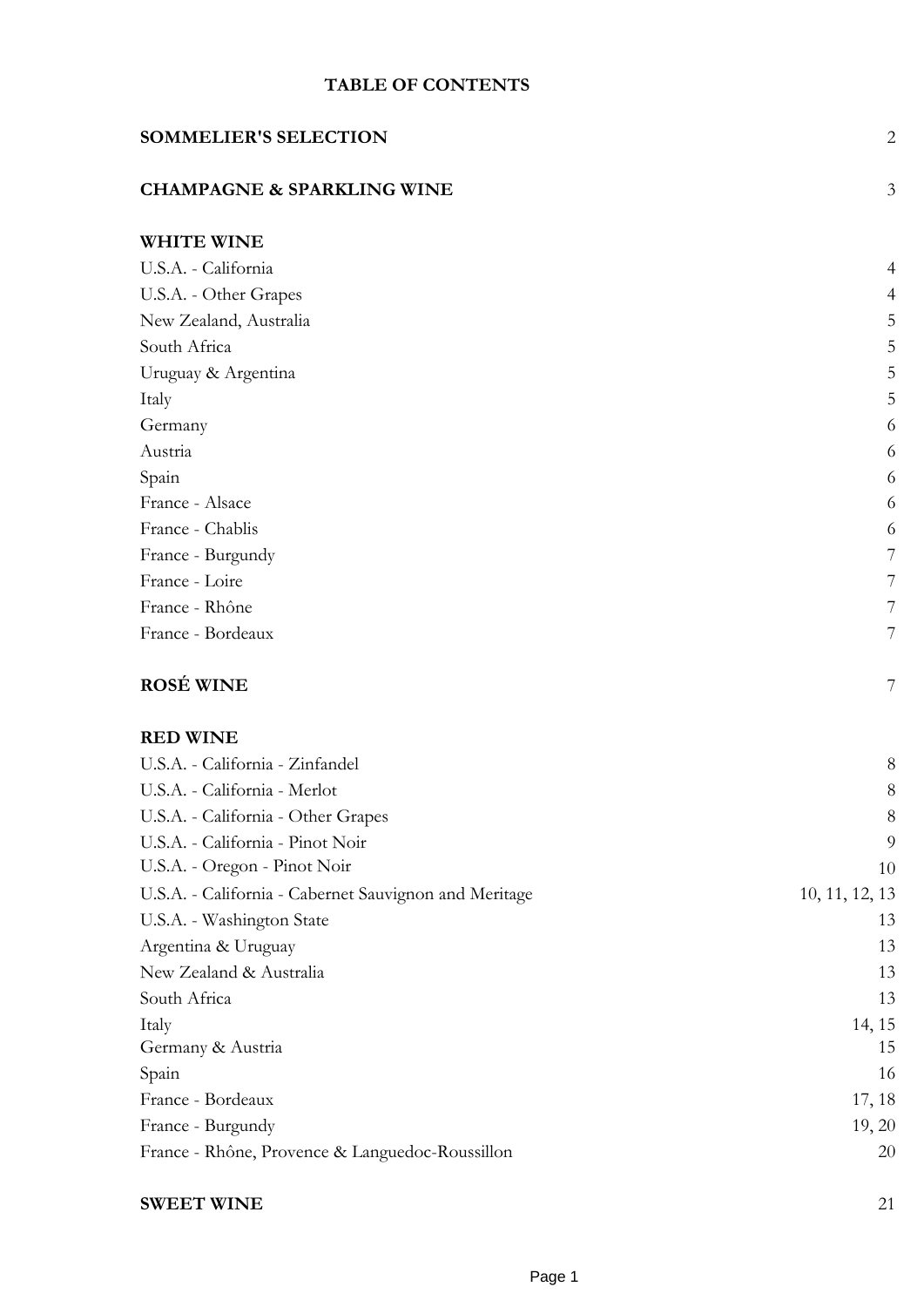#### **SOMMELIER'S SELECTION**

The wines on this page are ones our sommeliers think warrant extra attention because of their uniqueness, exceptional value (at all price levels) and pure *drinkability*. The list will change with availability, the seasons and our personal taste.

#### SPARKLING

| 2018 | Schramsberg, Rosé, North Coast, California                 | 695 |
|------|------------------------------------------------------------|-----|
| NV - | Diebolt-Vallois, Brut Prestige, Cramant, Champagne, France | 950 |

#### WHITES

|      | 2015 Weisser Burgunder Trocken, Weingut Køsler-Wolf, Rheinhessen, Germany | 450  |
|------|---------------------------------------------------------------------------|------|
| 2020 | Vietti, Roero Arneis, Piedmont, Italy                                     | 595  |
|      | 2018 Sandhi Chardonnay, Santa Rita Hills, California                      | 725  |
|      | 2018 Chablis 1. Cru "Montée de Tonnerre", Jean-Marc Brocard               | 950  |
|      | 2013 Domaine de Chevalier, Pessac Leognan, Bordeaux, France               | 1600 |

#### REDS

| 2015 | Louis David "Mas Sainte Berthe", Les Beaux de Provence, France               | 495  |
|------|------------------------------------------------------------------------------|------|
| 2016 | Blaufränkisch "Leithaberg", Weingut Heinrich, Burgenland, Austria            | 595  |
| 2011 | Domaine de Cambes, Côtes de Bourg, Bordeaux, France                          | 795  |
| 2018 | Bodegas Naluar & Acediano Reserva, Ribera del Duero, Spain                   | 825  |
| 2016 | Shaw & Smith "Balhannah" Single Vineyard, Shiraz, Adelaide Hills, Australia  | 975  |
| 2017 | Côte de Nuits-Villages Comblanchien "Les Retraits", Jérôme Galeyrand, France | 1200 |
| 2007 | Silver Oak, Cabernet Sauvignon, Napa Valley, California                      | 1900 |
| 2014 | Domaine Faiveley, Corton Grand Cru "Clos des Cortons-Faiveley", France       | 1995 |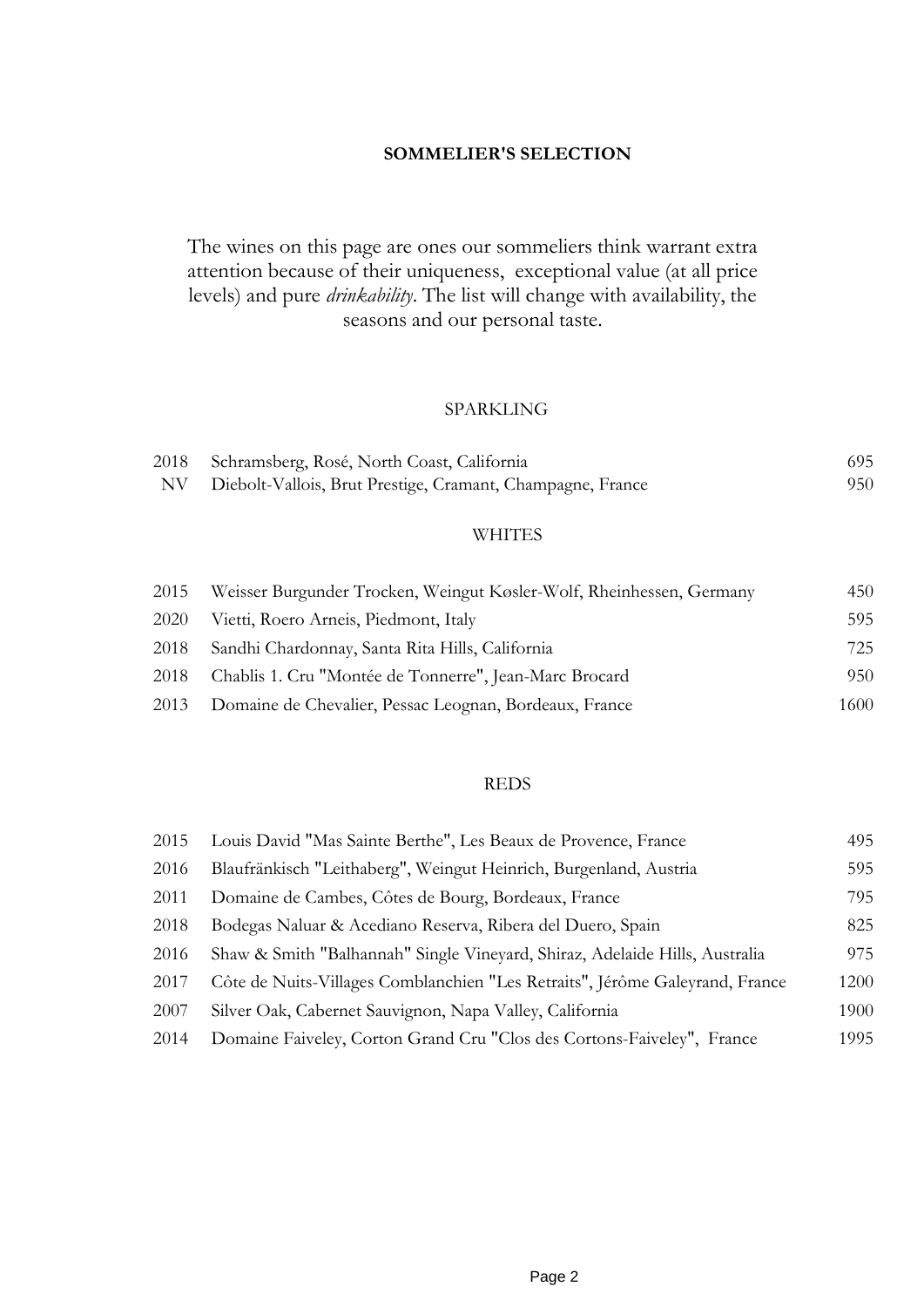## SPARKLING WINE

| California |  |
|------------|--|
|            |  |

| 2017 Schramsberg, Blanc de Blancs, Brut, North Coast | 695 |
|------------------------------------------------------|-----|
| 2018 Schramsberg, Rosé, North Coast                  | 695 |

#### CHAMPAGNE

| NV Le Mesnils, Blanc de Blancs Grand Cru, Le Mesnil-sûr-Oger           |               | 650  |
|------------------------------------------------------------------------|---------------|------|
| N.V Andre Clouet "Silver", Extra Brut, Bouzy                           |               | 650  |
| N.V Andre Clouet "MASH", Rosé, Bouzy                                   |               | 750  |
| 2013 Andre Clouet "Vintage", Brut, Bouzy                               |               | 825  |
| N.V Pol Roger "Réserve", Brut, Épernay                                 |               | 775  |
| N.V Pol Roger "Rich", Demi-Sec, Épernay                                |               | 895  |
| 2015 Pol Roger, Rosé, Brut, Épernay                                    |               | 1450 |
| 2013 Pol Roger, Blanc de Blancs, Brut, Épernay                         |               | 1600 |
| 2012 Philipponnat Blanc de Noirs, Brut, Mareuil sur Aÿ                 |               | 1400 |
| 2013 Philipponnat "Grand", Blanc de Blancs, Extra-Brut, Mareuil sur Aÿ |               | 1400 |
| 2008 Philipponnat "Grand", Blanc de Blancs, Extra-Brut, Mareuil sur Aÿ | <b>MAGNUM</b> | 3000 |
| NV Louis Roederer, Brut Premier, Reims                                 |               | 950  |
| NV Louis Roederer "Collection 242", Brut Premier, Reims                | <b>MAGNUM</b> | 2800 |
| 2008 Louis Roederer "Cristal", Reims                                   |               | 3700 |
| NV Diebolt-Vallois, Brut Prestige, Cramant                             |               | 950  |
| 2010 Dom Perignon, Brut, Epernay                                       |               | 3000 |
| N.V Krug "Grand Cuvée 163ème Édition", Brut, Reims                     |               | 3000 |
| N.V Krug "Grand Cuvée 168ème Édition", Brut, Reims                     |               | 3000 |
|                                                                        |               |      |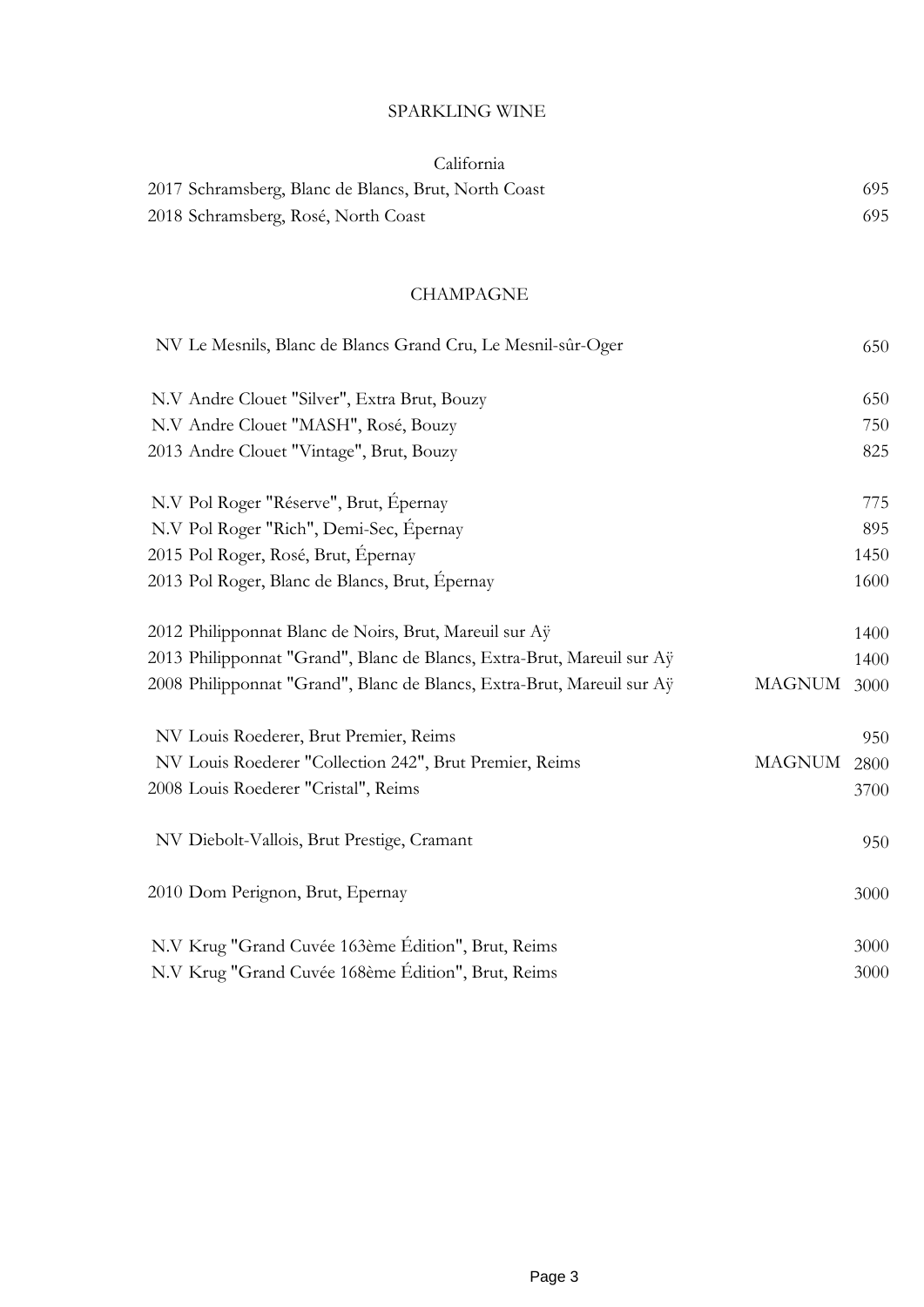| U.S.A. - California - Chardonnay                 | WHITE WINE            |
|--------------------------------------------------|-----------------------|
| 2017 "The Clown" Chardonnay                      | 375                   |
| Central Coast                                    |                       |
| 2019 Sandhi, Central Coast                       | 525                   |
| Napa Valley                                      |                       |
| 2018 Long Meadow Ranch Winery "Farmstead"        | 475                   |
| 2018 Freemark Abbey                              | 510                   |
| 2018 Starmont Winery, Carneros                   | 625                   |
| 2020 Matthiasson, Linda Vista Vineyards          | 650                   |
| 2013 Hyde De Villaine, "Hyde Vineyard", Carneros | 1300                  |
| Sonoma                                           |                       |
| 2018 Chalk Hill, Sonoma Coast                    | 495                   |
| 2016 Ramey, Russian River                        | 695                   |
| 2016 Ramey "Ritchie", Russian River              | 1250                  |
| 2011 Aubert, Sonoma Coast                        | 1300                  |
| 2013 Hanzell "Sebella", Sonoma Valley            | 795                   |
| 2012 Hanzell, Sonoma Valley                      | <b>MAGNUM</b><br>3500 |
| 2009 Hanzell, Sonoma Valley                      | 1450                  |
| 2009 Hanzell, Sonoma Valley                      | <b>MAGNUM</b><br>2900 |
| 2004 Hanzell, Sonoma Valley                      | 1995                  |
| Santa Cruz Mountains                             |                       |
| 2017 Domaine Eden                                | 795                   |
| 2013 Mount Eden                                  | 1200                  |
| 2009 Mount Eden, "Reserve"                       | 1500                  |
| Santa Barbara                                    |                       |
| 2019 Land of Saints                              | 575                   |
| 2016 Chanin, Bien Nacido Vineyards               | 750                   |
| 2018 Chanin, Los Alamos Vineyards                | 825                   |
| 2015 Liquid Farm "White Hill", Sta. Rita Hills   | 925                   |
|                                                  |                       |

# Oregon - Chardonnay & Riesling

| 2018 Lingua Franca, "Avni" Chardonnay, Willamette Valley, Oregon           | 695 |
|----------------------------------------------------------------------------|-----|
| 2014 Domaine Verdant "Oregon Terroirs" Riesling, Willamette Valley, Oregon | 625 |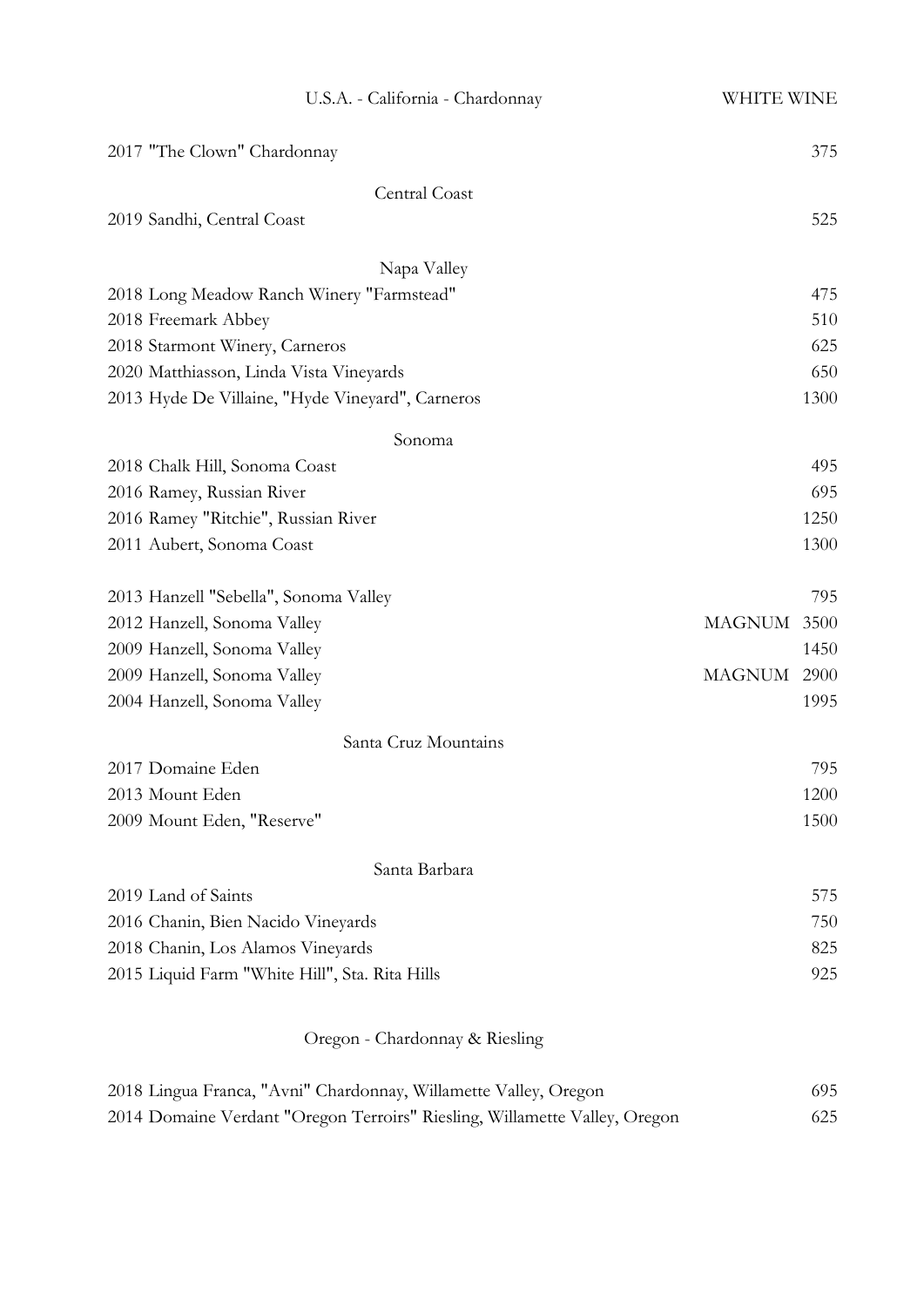| U.S.A. - Other Grapes |  |
|-----------------------|--|
|                       |  |

| 2019 Spottswoode, Sauvignon Blanc, Napa, California                                       | 745 |
|-------------------------------------------------------------------------------------------|-----|
| 2018 Leo Steen Wines, "Jurassic Vineyards" Chenin Blanc", Santa Ynes Valley, California   | 895 |
|                                                                                           |     |
| 2011 Au-Bon-Climat, "Hildegard" Pinot Gris, Santa Maria Valley, California                | 995 |
| 2009 Au-Bon-Climat, "Hildegard" Pinot Gris, Santa Maria Valley, California                | 995 |
| 2003 Au-Bon-Climat, "Nuits-Blanches Au Bouge", Santa Maria Valley, California MAGNUM 2900 |     |

## AUSTRALIA

| 2018 Soumah "Hexham" Single Vineyard Chardonnay, Yarra Valley  | 525 |
|----------------------------------------------------------------|-----|
| 2013 Lenswood "Croft" Chardonnay, CA. Henschke, Barossa Valley | 795 |
| 2019 Jasper Hill "Georgia's Paddoch", Riesling, Heathcote      | 695 |

## NEW ZEALAND

| 2020 Palliser Estate, Sauvignon Blanc, Martinborough        | 450 |
|-------------------------------------------------------------|-----|
| 2019 Neudorf "Tiritin", Sauvignon Blanc, Nelson             | 495 |
| 2014 Bridgewater Vineyards, Pinot Gris, Nelson, New Zealand | 525 |
| 2019 Kumeu River "Estate", Chardonnay, Hawkes Bay           | 545 |
| 2018 Kumeu River "Hunting Hill", Chardonnay, Hawkes Bay     | 825 |

### SOUTH AFRICA

| 2017 Eben Saidie "Kokerboom", Semillon, Swartland | 950 |
|---------------------------------------------------|-----|
|---------------------------------------------------|-----|

## URUGUAY/ARGENTINA

| 2020 Bodega Garzón, Petit Clos, Albariño, Uruguay                               | 995  |
|---------------------------------------------------------------------------------|------|
| 2013 Catena Zapata, Adrianna Vineyards "White Stones" Chardonnay, Catena Zapata | 1295 |

#### ITALY

| 2019 Pieropan "Calvarino", Soave Classico, Veneto     | 450 |
|-------------------------------------------------------|-----|
| 2019 Terlan, Pinot Grigio, Alto-Adige                 | 495 |
| 2020 Vietti, Roero Arneis, Piedmont                   | 595 |
| 2020 Vie di Romans, Chardonnay, Friuli Venezia-Giulia | 695 |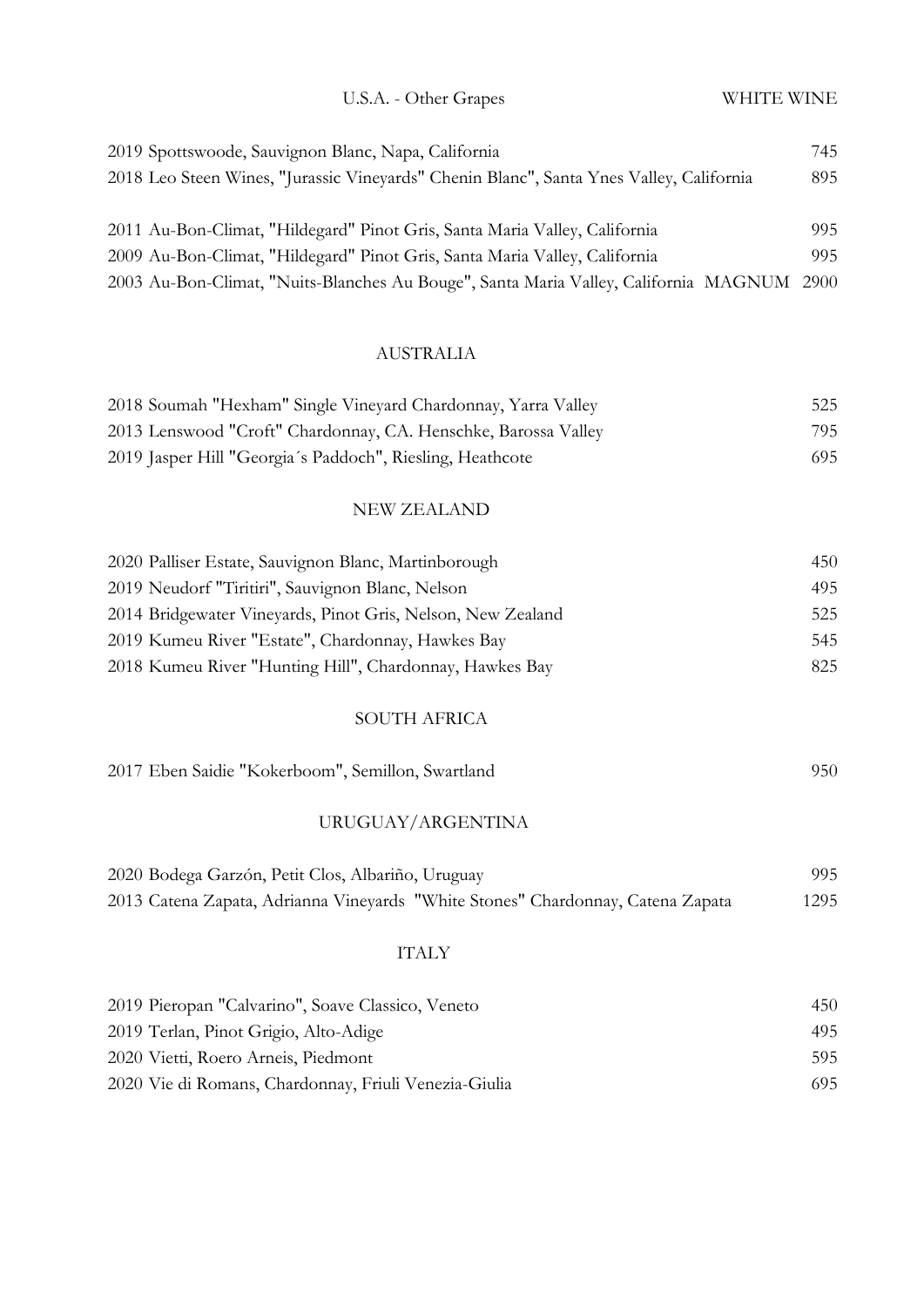| <b>GERMANY</b>                                                                        | WHITE WINE |
|---------------------------------------------------------------------------------------|------------|
| 2015 Weisser Burgunder Trocken, Weingut Køsler-Wolf, Rheinhessen                      | 450        |
| 2020 Chardonnay Trocken Niersteiner, Weingut Grøhl, Rheinhessen                       | 520        |
| 2020 Riesling, Weingut Von Volxem, Saar                                               | 450        |
| 2019 Riesling Trocken Niersteiner "Ölberg", Weingut Grøhl, Rheinhessen                | 495        |
| 2019 Riesling Trocken Niersteiner Pettental, "Roter Hang", Weingut Grøhl, Rheinhessen | 650        |
| 2015 Riesling Kabinett, "Graacher Himmelreich", Joh. Jos. Prüm, Mosel                 | 520        |
| 2020 Riesling Kabinett, "Juffer", Fritz Haag, Mosel                                   | 550        |
| 2017 Riesling Kabinett, "Sonnenuhr Wehlen", S.A. Prüm, Mosel                          | 550        |
| 2018 Riesling Trocken GG. "Juffer", Fritz Haag, Mosel                                 | 575        |
| <b>AUSTRIA</b>                                                                        |            |
| 2020 Weingut Ecker, Grüner Veltliner, Wagram                                          | 395        |
| 2015 Hirtzberger "Axpoint", Grüner Veltliner, Smaragd, Wachau                         | 895        |
| 2012 Hirtzberger "Honivogl", Grüner Veltliner, Smaragd, Wachau                        | 895        |
| PORTUGAL & SPAIN                                                                      |            |
| 2020 Bodegas Fillaboa, Albariño, Rias Baixas, Spain                                   | 495        |
| <b>FRANCE - Alsace</b>                                                                |            |
| 2018 Riesling, Trimbach                                                               | 450        |
| 2011 Riesling "Cuvée Fréderic Emile", Trimbach                                        | 825        |
| 2016 Pinot Gris "Personelle Reserve", Trimbach                                        | 650        |
| 2014 "Langenberg" 1. cru, Domaine Marcel Deiss                                        | 795        |
| <b>BURGUNDY</b> - Chablis                                                             |            |
| 2018 Chablis, Domaine Oudin                                                           | 495        |
| 2019 Chablis "Tête d'Or", Domaine Billaud-Simon                                       | 575        |
| 2014 Chablis 1. Cru "Fourchaume", La Chablisienne                                     | 595        |
| 2015 Chablis "Vielles Vignes", Domaine Daniel Etienne Defaix                          | 695        |
| 2006 Chablis 1. Cru "Les Lys", Domaine Daniel Etienne Defaix                          | 895        |
| 2018 Chablis 1. Cru "Montée de Tonnerre", Jean-Marc Brocard                           | 950        |
| 2018 Chablis Grand Cru "Blanchots", Jean-Marc Brocard                                 | 1450       |
| 2008 Chablis Grand Cru "Grenouilles", Domaine Daniel Etienne Defaix                   | 1700       |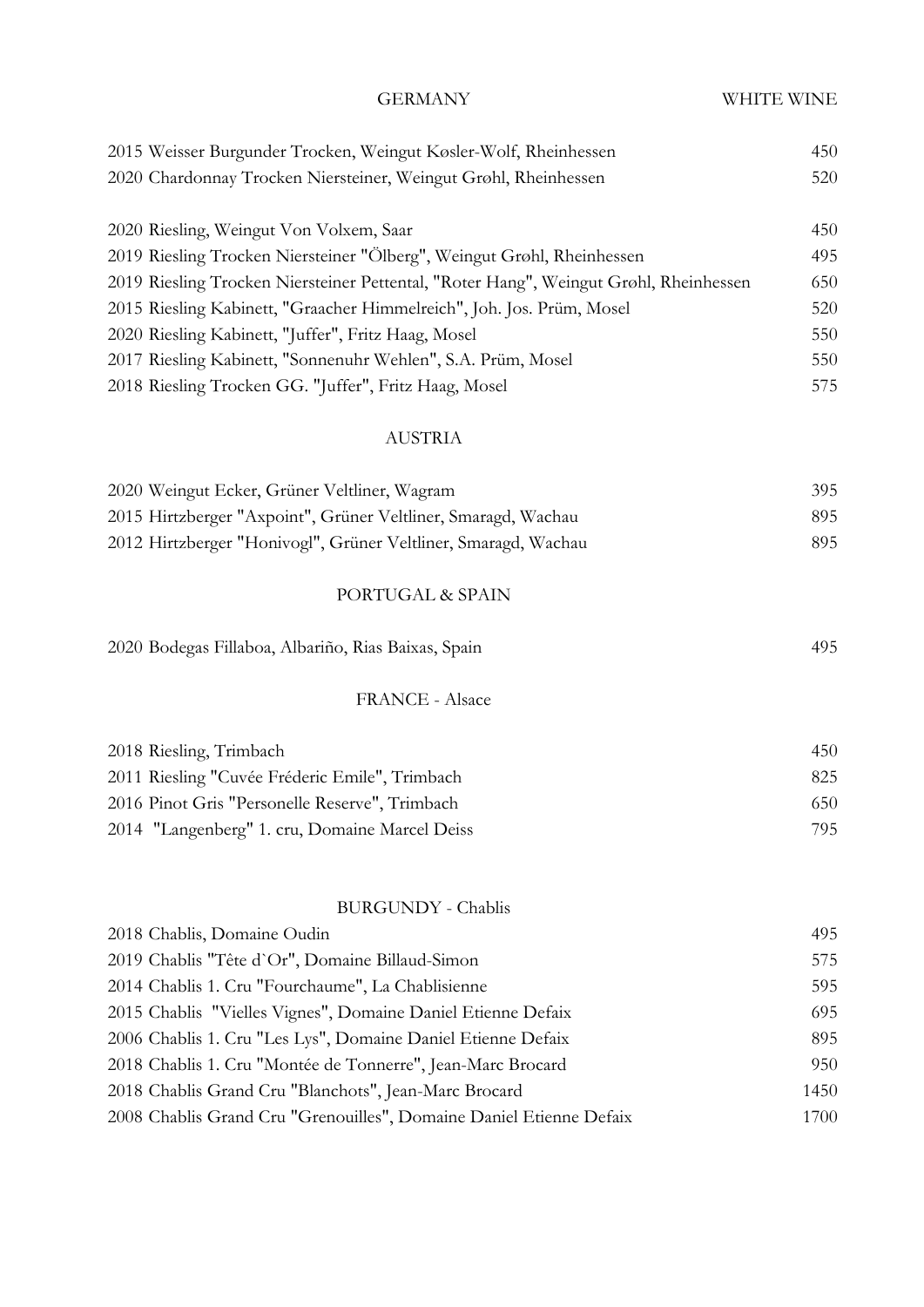| BURGUNDY - Maconaisse & Châlonaisse                                  | WHITE WINE |
|----------------------------------------------------------------------|------------|
| 2018 Mercurey "Clos Rochette", Domaine Faiveley                      | 495        |
| 2019 Pouilly-Fuissé, Domaine Cordier                                 | 595        |
| 2018 Montagny 1. Cru, Domaine J.M. Boillot                           | 625        |
| <b>BURGUNDY</b> - Côte de Beaune                                     |            |
| 2018 Bourgogne Blanc, Domaine Bruno Colin                            | 495        |
| 2018 Meursault "Les Vieilles Vignes", Vincent Girardin               | 875        |
| 2020 Meursault Narvaux, Domaine Arnaud Baillot                       | 1500       |
| 2017 Château de Chassagne Montrachet, Domaine Bader-Mimeur           | 995        |
| 2020 Chassagne-Montrachet "Vielles Vignes", Domaine Arnaud Baillot   | 1450       |
| 2019 Puligny Montrachet "Les Tremblots", Domaine Albert Joly         | 995        |
| 2020 Puligny Montrachet, Domaine Arnaud Baillot                      | 1500       |
|                                                                      |            |
| LOIRE                                                                |            |
| 2020 Sancerre, Domaine Bernard Reverdy                               | 450        |
| 2018 Sancerre, Lucien Crochet                                        | 525        |
| 2020 Sancerre á Chavignol, Gérard Boulay                             | 595        |
| 2019 Sancerre "Comtesse", Gérard Boulay                              | 895        |
| RHÔNE                                                                |            |
| 2017 Condrieu, Domaine Pierre Gaillard                               | 995        |
| 2019 Chateauneuf-du-Pape blanc "Magis", Clos Saouma, Lucien le Moine | 1750       |
| ARBOIS - JURA                                                        |            |
| 2015 Chardonnay, Domaine du Pélican                                  | 595        |
| <b>BORDEAUX</b>                                                      |            |
| 2013 Domaine de Chevalier, Pessac Leognan                            | 1600       |
|                                                                      |            |
| <b>ROSÉ</b>                                                          |            |

| 2019 Château de Brégancon Cru Classé "La Reserve", Provence, France        | 450 |
|----------------------------------------------------------------------------|-----|
| 2020 Château du Rouët "Pamploon Colors", Méditerranée, France              | 450 |
| 2020 Leo Steen Wines "Grenache Rosé", Dry Creek Valley, Sonoma, California | 495 |
| 2021 Château d'Esclans "Whispering Angel", Provence, France                | 525 |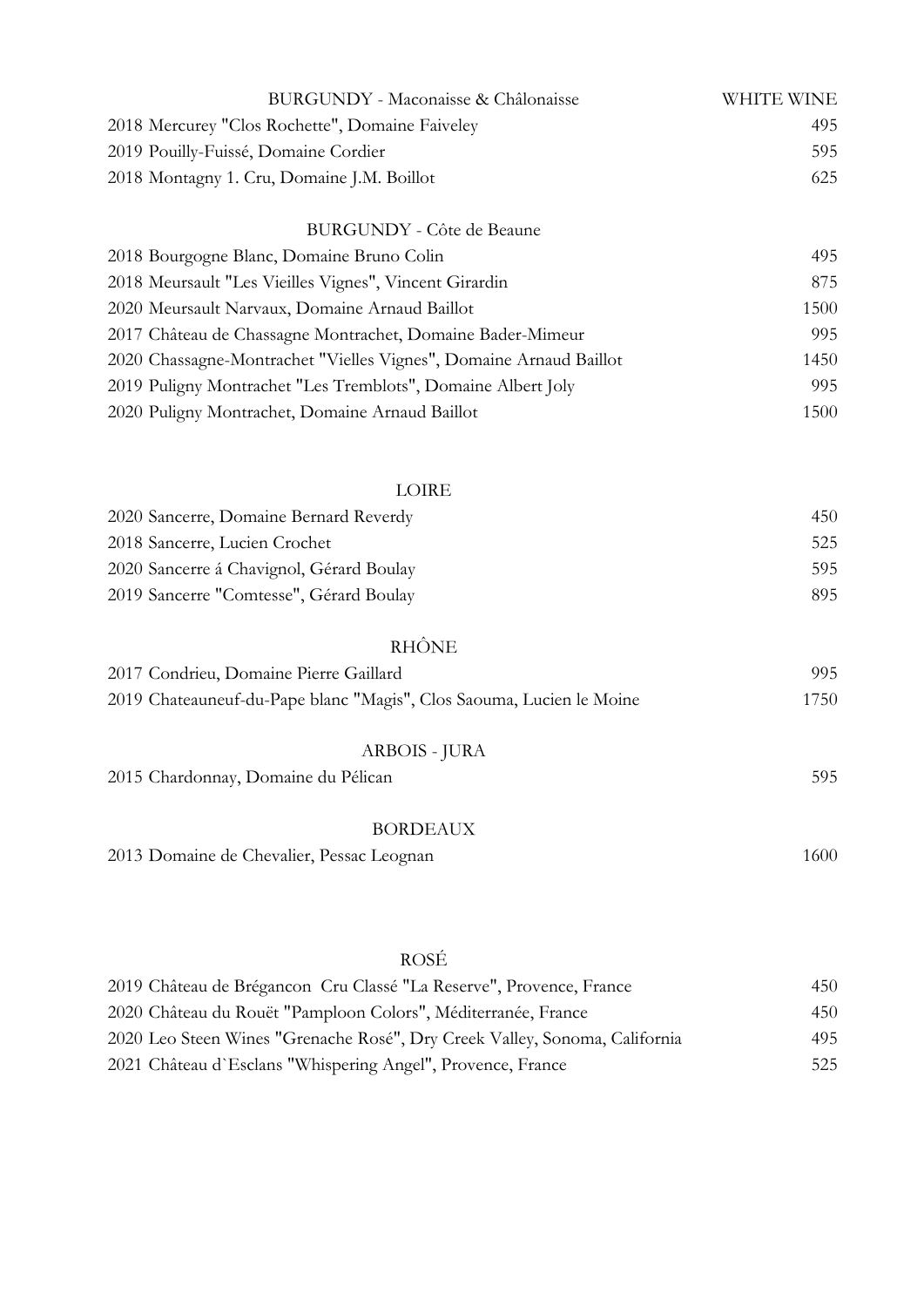| 2018 "The Clown" Zinfandel                                              |                | 375  |
|-------------------------------------------------------------------------|----------------|------|
| 2018 Bedrock "Evangelho Heritage Wine", Contra Costa County             |                | 750  |
| 2016 Ridge, "Lytton Springs", Dry Creek Valley, Sonoma County           |                | 875  |
| 2016 Ridge, "Lytton Springs", Dry Creek Valley, Sonoma County           | <b>MAGNUM</b>  | 1800 |
| 2007 Franz Hill Vineyards, Napa                                         |                | 925  |
| 2015 Ridge, "Geyserville", Dry Creek Valley, Sonoma County              | <b>DBL MGN</b> | 5200 |
| U.S.A. - California - Merlot                                            |                |      |
| 2013 Freemark Abbey, Napa                                               |                | 595  |
| 2014 Twomey Cellars, Napa                                               |                | 995  |
|                                                                         |                |      |
| U.S.A. - California - Other Grapes                                      |                |      |
| 2014 Ridge Lytton Estate, Petite Sirah, Dry Creek Valley, Sonoma County |                | 795  |
| 2013 Qupé "Bien Nacido", Syrah, Santa Maria Valley, Santa Barbara       |                | 730  |
| 2012 Leo Steen Wines "Studio Syrah", Sonoma                             |                | 625  |
| 2016 Bedrock, Syrah, North Coast                                        |                | 650  |
| 2013 PiedraSassi "Rim Rock", Syrah, Santa Barbara County                |                | 1100 |

2012 Ramey "Rodgers Creek", Syrah, Sonoma 1200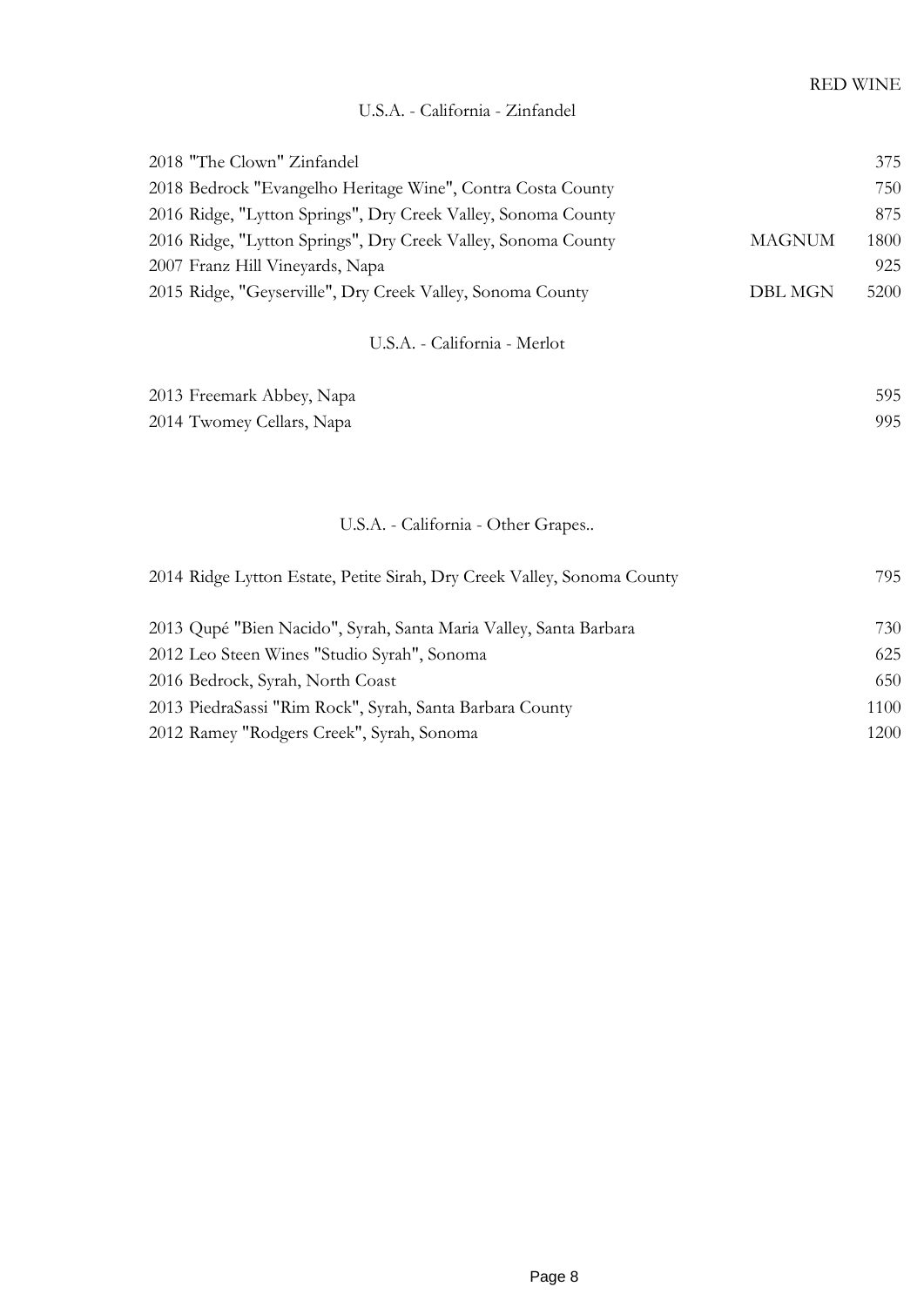#### U.S.A. - California - Pinot Noir

| Central Coast                                                                  |               |      |
|--------------------------------------------------------------------------------|---------------|------|
| 2018 Secret Cellars, Central Coast                                             |               | 595  |
| 2019 Calera, Central Coast                                                     |               | 625  |
| 2019 Land of Saints, Central Coast                                             |               | 650  |
| Napa Valley                                                                    |               |      |
| 2014 Starmont Winery, Carneros, Napa Valley                                    |               | 695  |
| Santa Barbara                                                                  |               |      |
| 2018 Au Bon Climat, Santa Barbara                                              |               | 640  |
| 2018 Sandhi, Pinot Noir, Santa Rita Hills                                      |               | 750  |
| 2016 Ampelos "Lambda", Santa Rita Hills                                        |               | 925  |
|                                                                                |               |      |
| 2014 Chanin "Duvarita Vineyards", Santa Rita Hills                             |               | 850  |
| 2015 Chanin "Duvarita Vineyards", Santa Rita Hills                             |               | 840  |
| 2015 Chanin "Sanford & Benedict", Santa Rita Hills                             |               | 975  |
| 2018 Chanin "Bien Nacido", Santa Rita Hills                                    |               | 2500 |
| Santa Cruz Mauntains                                                           |               |      |
| 2017 Domaine Eden, Santa Cruz Mountains                                        |               | 995  |
| 2014 Mount Eden, Santa Cruz Mountains                                          |               | 1300 |
| Sonoma                                                                         |               |      |
| 2016 Leo Steen Wines, "Pet Gap Pinot", Petaluma Gap, Sonoma Coast              |               | 595  |
| 2019 Failla, Sonoma Coast                                                      |               | 675  |
|                                                                                |               |      |
| 2018 Kutch Wines "Falstaff" Sonoma Coast                                       |               | 1400 |
| 2018 Kutch Wines "McDougall Ranch", Sonoma Coast                               |               | 1400 |
| 2016 Littorai, "Mays Canyo", Sonoma Coast                                      |               | 1450 |
| 2015 Littorai, "Wendling", Anderson Valley                                     |               | 1450 |
| 2014 Littorai, "The Haven Vineyard", Sonoma Coast                              |               | 1500 |
| 2019 Hirsch Vineyards "Bohan Dillon", Sonoma Coast                             |               | 850  |
| 2017 Hirsch Vineyards "San Andreas Fault", Sonoma Coast                        |               | 1250 |
| 2017 Hirsch Vineyards "Reserve", Sonoma Coast                                  |               | 1500 |
| 2017 Hirsch Vineyards "Reserve", Sonoma Coast                                  | <b>MAGNUM</b> | 3100 |
| 2017 Hirsch Vineyards, "Block 8", Sonoma Coast                                 |               | 1900 |
|                                                                                |               |      |
| 2009 Williams Selyem, "Block 10 Mass Selection - Estate", Russian River Valley |               | 2750 |
| 2009 Hanzell, Sonoma Valley                                                    | <b>MAGNUM</b> | 4500 |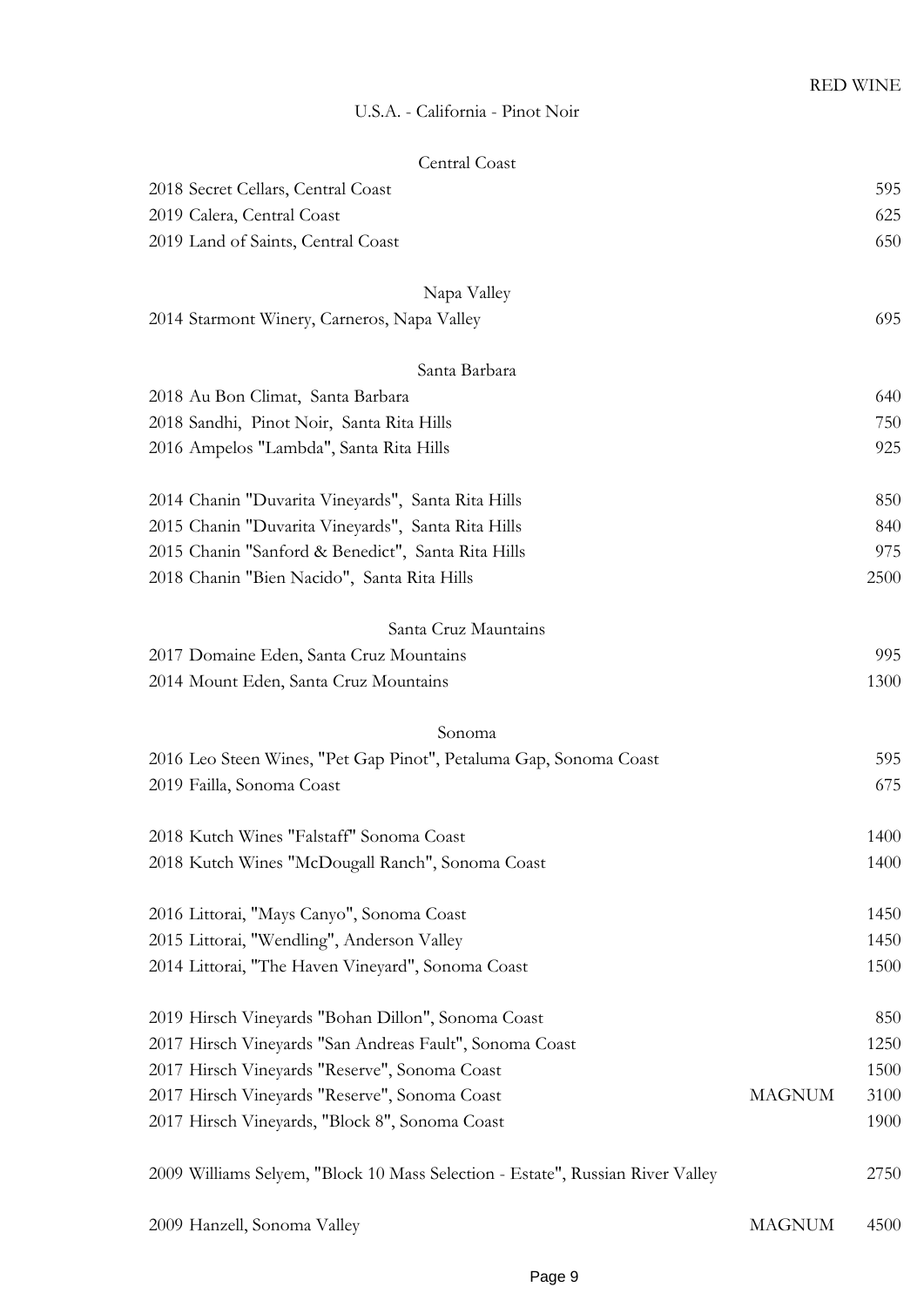## U.S.A. - Oregon - Pinot Noir & Syrah

| 2017 Lemelson Vineyards, "Thea`s Selection", Pinot Noir, Willamette Valley<br>2013 Domaine Verdant, "Tryptique" Pinot Noir, Yamhill-Carlton AVA, Willamette Valley<br>2013 Domaine Verdant, "Quintessence" Pinot Noir, Yamhill-Carlton AVA, Willamette Valley<br>2013 Domaine Verdant, "OBR - Oregon Big Reds" Syrah, Rogue River |               | 795<br>995<br>1250<br>825 |
|-----------------------------------------------------------------------------------------------------------------------------------------------------------------------------------------------------------------------------------------------------------------------------------------------------------------------------------|---------------|---------------------------|
|                                                                                                                                                                                                                                                                                                                                   |               |                           |
|                                                                                                                                                                                                                                                                                                                                   |               |                           |
| U.S.A. - California - Cabernet Sauvignon and Meritage                                                                                                                                                                                                                                                                             |               |                           |
| 2019 Morgan Bay                                                                                                                                                                                                                                                                                                                   |               | 395                       |
| 2018 Sebastiani, North Coast                                                                                                                                                                                                                                                                                                      |               | 450                       |
| 2017 Hacienda "Clair de Lune"                                                                                                                                                                                                                                                                                                     | <b>MAGNUM</b> | 600                       |
|                                                                                                                                                                                                                                                                                                                                   |               |                           |
| Napa Valley                                                                                                                                                                                                                                                                                                                       |               |                           |
| 2018 Long Meadow Ranch Winery "Farmstead", Napa Valley                                                                                                                                                                                                                                                                            |               | 695                       |
| 2017 Louis M. Martini                                                                                                                                                                                                                                                                                                             |               | 825                       |
|                                                                                                                                                                                                                                                                                                                                   |               |                           |
| 2013 Freemark Abbey                                                                                                                                                                                                                                                                                                               |               | 895                       |
|                                                                                                                                                                                                                                                                                                                                   |               |                           |
| 2016 Silver Oak                                                                                                                                                                                                                                                                                                                   |               | 1995                      |
| 2010 Silver Oak                                                                                                                                                                                                                                                                                                                   |               | 1950                      |
| 2007 Silver Oak                                                                                                                                                                                                                                                                                                                   |               | 1995                      |
| 2004 Silver Oak                                                                                                                                                                                                                                                                                                                   |               | 2250                      |
| 2003 Silver Oak                                                                                                                                                                                                                                                                                                                   |               | 2250                      |
| 2002 Silver Oak                                                                                                                                                                                                                                                                                                                   |               | 2250                      |
| 2013 Arietta                                                                                                                                                                                                                                                                                                                      |               | 1950                      |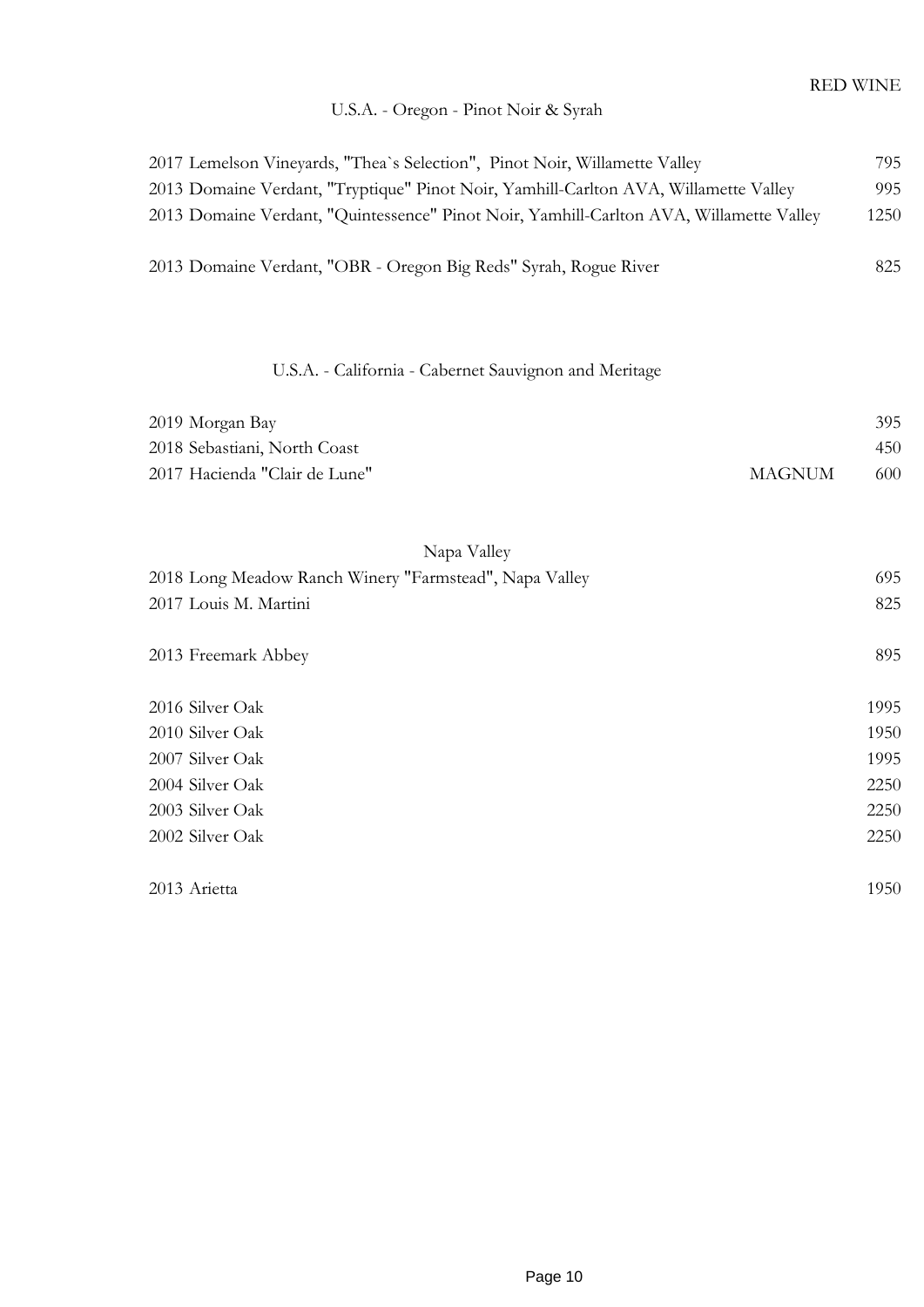# U.S.A. - California - Cabernet Sauvignon and Meritage

| 2006 Hendry Vineyards                       | <b>MAGNUM</b> | 2000 |
|---------------------------------------------|---------------|------|
| 2016 Ramey "Claret"                         |               | 725  |
| 2012 Ramey                                  |               | 1150 |
| 2013 Ramey                                  | <b>MAGNUM</b> | 2250 |
| 2018 Black Stallion Winery                  |               | 795  |
| 2016 Silverado Estate                       |               | 895  |
| Oakville                                    |               |      |
| 2011 Corison                                |               | 1600 |
| 2006 Corison                                |               | 1900 |
| 2012 Ramey, "Pedregal"                      |               | 2700 |
| 2007 Ramey, "Pedregal"                      |               | 2700 |
| 2010 Dalla Valle                            |               | 3950 |
| 2010 Harlan Estate                          |               | 8000 |
| Rutherford                                  |               |      |
| 2009 Staglin Family Vineyard Estate         |               | 1650 |
| 2009 Freemark Abbey "Sycamore Vineyard"     |               | 1750 |
| 2017 Caymus                                 |               | 1375 |
| 2012 Caymus "Special Selection"             |               | 1995 |
| 2012 Caymus "Special Selection"             | <b>MAGNUM</b> | 4100 |
| St. Helena                                  |               |      |
| 2009 Abreu "Rothwell Hyde"                  |               | 2950 |
| 2010 Abreu "Madrona Ranch"                  |               | 9500 |
| 2013 Merus Wines                            |               | 1900 |
| Yountville                                  |               |      |
| 2018 Othello Wine Cellars, Christian Moueix |               | 995  |
| 2010 Dominus Estate "Napanook"              |               | 1950 |
| 2015 Dominus Estate                         |               | 5000 |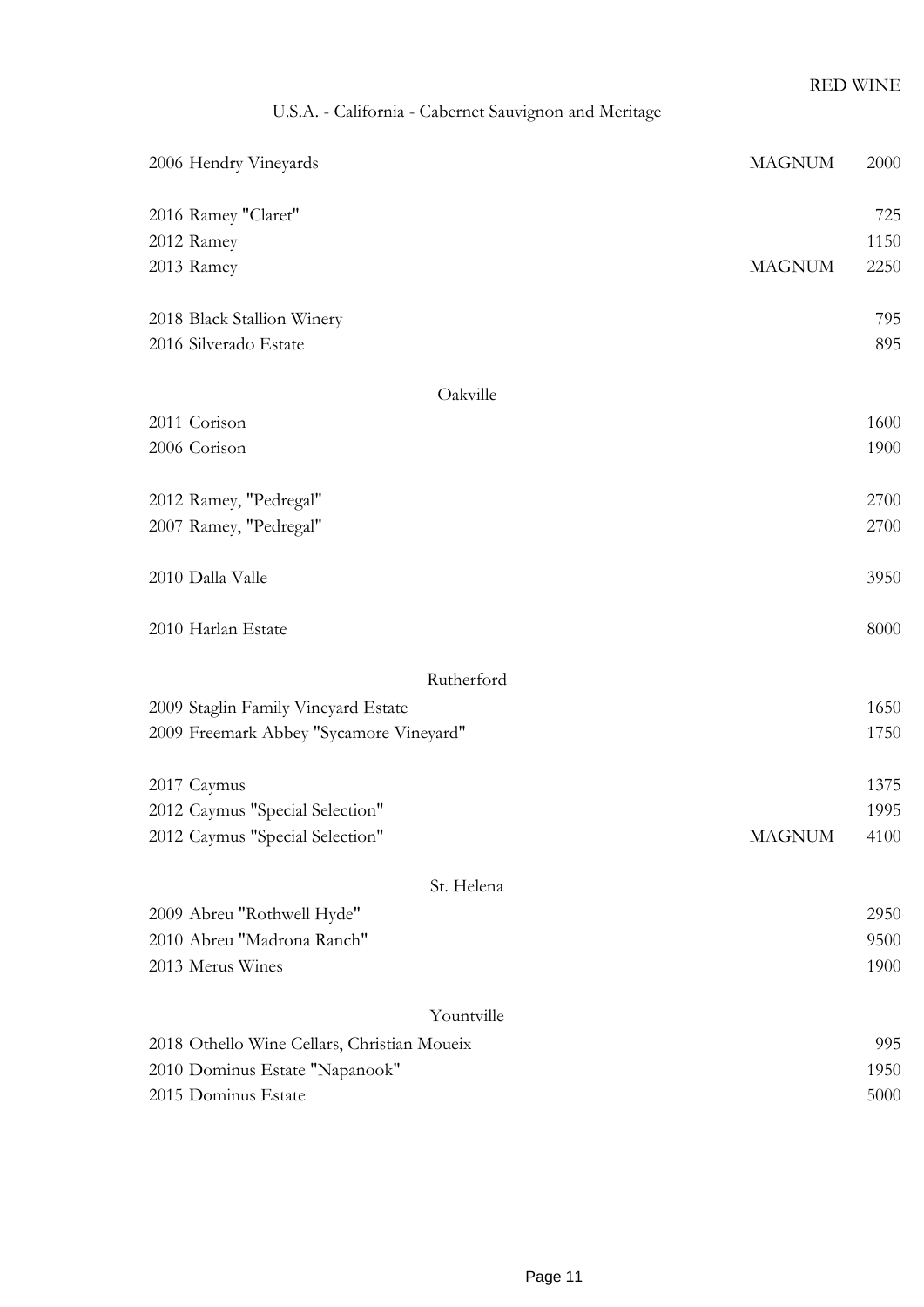|                                                             |               | <b>RED WINE</b> |
|-------------------------------------------------------------|---------------|-----------------|
| Howell Mountain                                             |               |                 |
| 2010 La Jota Vineyard Cabernet Franc                        |               | 1375            |
| 2010 Dunn Vineyards Cabernet Sauvignon                      |               | 2950            |
| Diamond Mountain                                            |               |                 |
| 2008 Diamond Creek "Gravelly Meadow"                        |               | 2950            |
| 2008 Diamond Creek "Volcanic Hill"                          |               | 2950            |
| 2008 Diamond Creek "Red Rock Terrace"                       |               | 2950            |
| 2010 Lokoya                                                 |               | 5000            |
| 2011 Lokoya                                                 |               | 5000            |
| Mountain Veeder                                             |               |                 |
| 2016 Mayacamas Estate                                       |               | 1600            |
| 2012 Lokoya                                                 |               | 5000            |
|                                                             |               |                 |
| Sonoma                                                      |               |                 |
| 2018 Francis Ford Coppola "Director's Cut", Sonoma County   |               | 625             |
| 2015 Leo Steen Wines "Tin Cross Vineyards", Cloverdale Peak |               | 995             |
| 2006 Jordan, Alexander Valley                               |               | 1350            |
| 2016 Silver Oak, Alexander Valley                           |               | 1700            |
| 2012 Silver Oak, Alexander Valley                           |               | 1400            |
| 2006 Silver Oak, Alexander Valley, Library Selection        |               | 2000            |
|                                                             |               |                 |
| Santa Cruz Mountains                                        |               |                 |
| 2016 Domaine Eden                                           |               | 950             |
| 2014 Mount Eden                                             |               | 1500            |
| 2010 Mount Eden                                             |               | 1200            |
| 2014 Ridge "Estate"                                         |               | 1100            |
| 2016 Ridge "Estate"                                         |               | 1250            |
| 2016 Ridge "Estate"                                         | <b>MAGNUM</b> | 2750            |
| 2011 Ridge "Montebello"                                     |               | 2950            |
|                                                             |               |                 |

# U.S.A. - Washington State, Colombia Valley

| 2017 Betz "Untold story", Cabernet Sauvignon/Syrah/Merlot                       | 775 |
|---------------------------------------------------------------------------------|-----|
| 2016 Château Ste. Michelle "The Pundit" Syrah                                   | 795 |
| 2017 Château Ste. Michelle "Canoe Ridge", Cabernet Sauvignon, Horse Heaven Hill | 825 |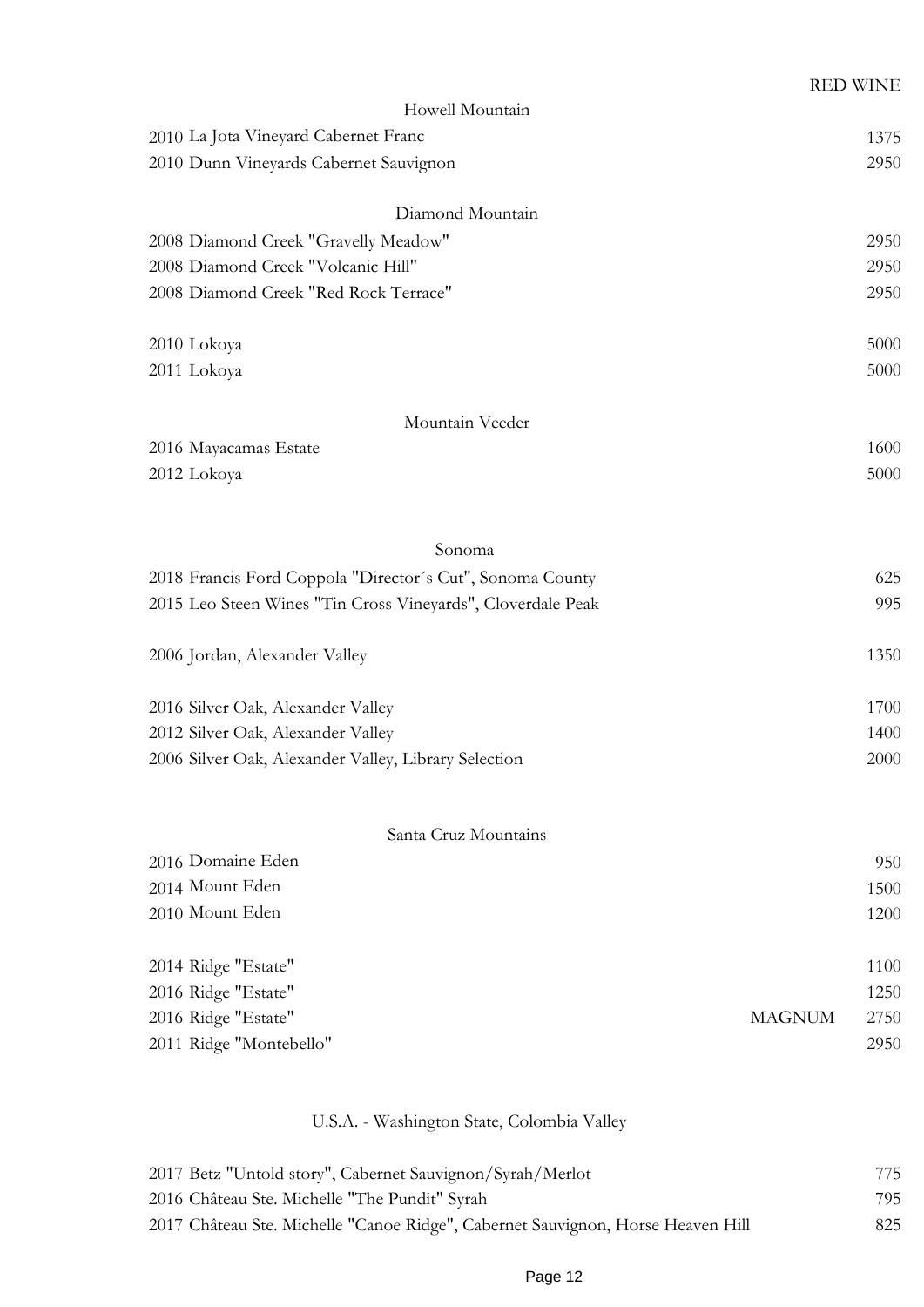#### ARGENTINA

| 2017 Bodega Renacer "Punto Final", Malbec, Mendoza                   |         | 465  |
|----------------------------------------------------------------------|---------|------|
| 2016 Catena "Altamira", Malbec, Mendoza                              |         | 525  |
| 2015 Casarena Lauren Single Vineyard "Agrelo", Petit Verdot, Mendoza |         | 625  |
| 2015 Catena "Alta" Historic Row, Malbec, Mendoza                     |         | 850  |
| 2005 Catena Zapata, "Adrianna", Malbec, Mendoza                      | DBL MGN | 7500 |
| <b>URUGUAY</b>                                                       |         |      |
| 2017 Bodega Garzón, Single Vineyard, Tannat                          |         | 525  |
| <b>NEW ZEALAND</b>                                                   |         |      |
| 2017 Bridgewater Vineyards "Lord Rutherford", Pinot Noir, Nelson     |         | 625  |

| 2017 Burn Cottage, Pinot Noir, Central Otago | 1100 |
|----------------------------------------------|------|
|                                              |      |

## AUSTRALIA

| 2017 Soumah Cabernet Sauvignon, Yarra Valley                          | 450  |
|-----------------------------------------------------------------------|------|
| 2018 Kaesler "Avignon", GSM, Barossa Vallay                           | 595  |
| 2011 Rosdal & Flutto "Myola", Heathcote II                            | 795  |
| 2016 Shaw & Smith "Balhannah" Single Vineyard, Shiraz, Adelaide Hills | 975  |
| 2018 Luke Lampert Syrah, Yarra Valley                                 | 995  |
| 2011 Yarra Yering "Underhill Vineyards", Shiraz                       | 1300 |

## SOUTH-AFRICA

| 2019 Storm Wines "Ignis", Pinot Noir, Hermel-en-Aarde, Western Cape | 995  |
|---------------------------------------------------------------------|------|
| 2008 Hartenberg Estate "Gravel Hill", Shiraz, Stellenbosch          | 1250 |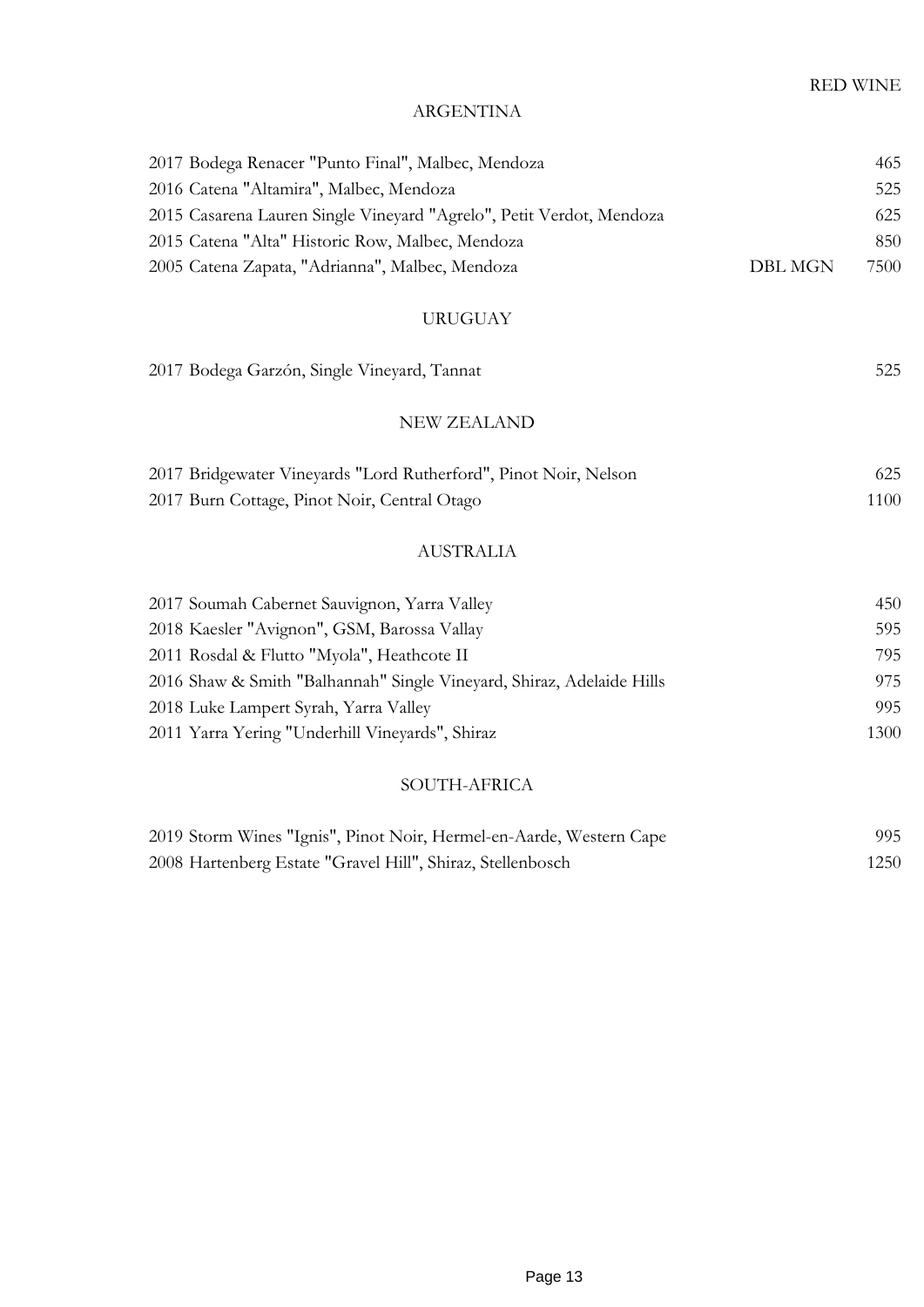# ITALY - Piedmont

| 2020 Barbera d'Alba "Bussia", Giacosa Fratelli                      |                | 395  |
|---------------------------------------------------------------------|----------------|------|
| 2020 Barbera d'Asti "Tascomoran", Elio Perrone                      |                | 425  |
| 2019 Barbera d'Alba "Serra", Paitin                                 |                | 475  |
| 2017 Barbera d'Alba "Marun", Matteo Correggia                       |                | 595  |
| 2018 Dolcetto d'Alba "Priavino", Roberto Voerzio                    |                | 495  |
| 2019 Nebbiolo Langhe "Perbacco", Vietti                             |                | 595  |
| 2018 Nebbiolo Langhe "Perbacco", Vietti                             | <b>MAGNUM</b>  | 1200 |
| 2017 Roero Riserva "La Val dei Preti", Matteo Correggia             |                | 625  |
| 2017 Barolo, "Le Radici", Fratelli Rivello                          |                | 625  |
| 2017 Barolo, "Marcenasco", Renato Ratti                             |                | 700  |
| 2016 Barolo, "Marcenasco", Renato Ratti                             | <b>DBL MGN</b> | 3250 |
| 2017 Barolo, "Serrangalunga", Liugi Pira                            |                | 775  |
| 2016 Barolo, "Serralunga d'Alba", Palladino                         |                | 895  |
| 2016 Barolo, "La Morra", Az. Brindini                               |                | 995  |
| 2017 Barolo, "Castiglione", Vietti                                  |                | 1150 |
| 2016 Barolo, "Vigna Rionda", Liugi Pira                             |                | 1675 |
| 2008 Barolo Bricco San Pietro "Vigna d'la Roul", Rocche dei Manzoni |                | 2500 |
| 2006 Barolo, "Monprivato", G. Mascarello                            |                | 2900 |
| 2015 Barbaresco "Cru Serracapelli", Cecilia Monte                   |                | 850  |
| 2018 Barbaresco, Bruno Rocca                                        |                | 895  |
| 2014 Barbaresco "Rabaja", Bruno Rocca                               |                | 1750 |
|                                                                     |                |      |

#### Veneto

| 2019 Valpolicella Superiore Ripasso, Brigaldara                | 465  |
|----------------------------------------------------------------|------|
| 2016 Amarone della Valpolicella, "Il Re Pazzo", Terre di Leone | 895  |
| 2015 Amarone della Valpolicella, Pieropan                      | 975  |
| 2011 Amarone della Valpolicella, Dal Forno Romano              | 3500 |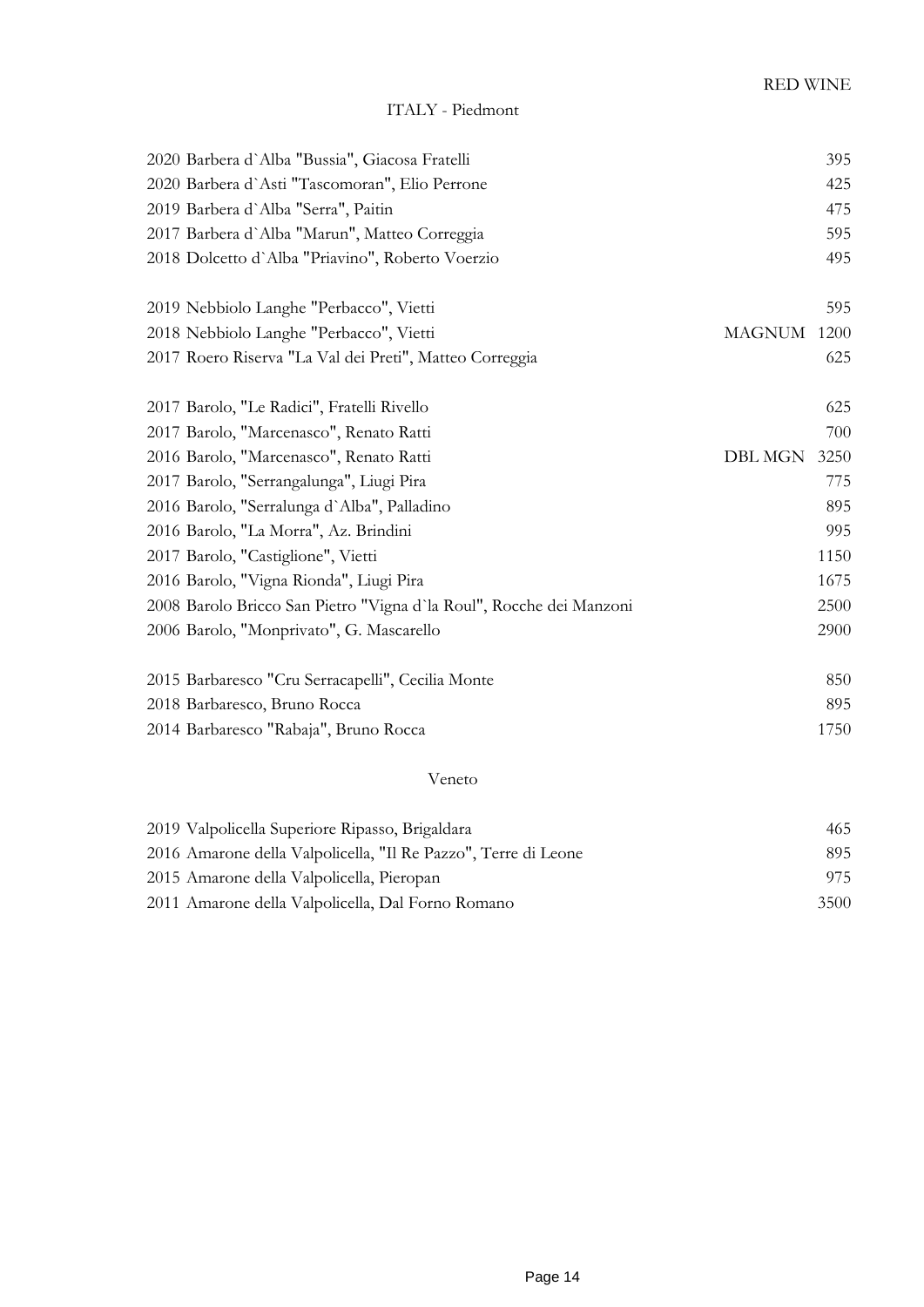# Tuscany RED WINE

| 2019 Chianti Classico, Istine I Radda                              |                | 475  |
|--------------------------------------------------------------------|----------------|------|
| 2016 Chianti, Fattorie di Isole e Olena                            |                | 580  |
| 2015 Chianti Classico Riserva, Il Palagio                          |                | 625  |
| 2019 "Irrosso", Casanova di Neri                                   |                | 480  |
| 2016 Vino Nobile di Montepulciano, Avignionesi                     |                | 725  |
| 2015 Vino Nobile di Montepulciano "Asinone", Poliziano             |                | 995  |
| 2017 Brunello di Montalcino, Ciacci Piccolomini                    |                | 850  |
| 2016 Brunello di Montalcino "Podernovi", San Polo                  |                | 1995 |
| Tuscany - "Supertuscans"                                           |                |      |
| 2018 Folinari "Campo al Mare", Bolgheri                            |                | 550  |
| 2019 Tenuta Argentiera "Poggio Ai Ginepri", Bolgheri               |                | 595  |
| 2019 Tenuta Argentiera "Villa Donoratico", Bolgheri                |                | 795  |
| 2019 Tenuta Argentiera "Villa Donoratico", Bolgheri                | <b>MAGNUM</b>  | 1700 |
| 2019 Tenuta Argentiera "Villa Donoratico", Bolgheri                | <b>DBL MGN</b> | 3500 |
| 2019 Tenuta di Argiano "Solengo", Montalcino                       |                | 890  |
| 2019 Ornellaia "Le Serre Nuove dell'Ornellaia", Bolgheri           |                | 975  |
| 2017 Tenuta San Guido "Sassicaia"                                  | 375 ml         | 1200 |
| 2019 Marchesi Antinori "Tenuta Guado al Tasso", Bolgheri Superiore |                | 2500 |
| 2015 Tenuta Argentiera "Ventaglio", Bolgheri Superiore             |                | 4500 |
| Sicily                                                             |                |      |
| 2019 Tenuta delle Terre Nere, Etna Rosso                           |                | 450  |
| 2018 Tenuta delle Terre Nere "Calderara Sottana"                   |                | 895  |
| Trentino Alto-Adige                                                |                |      |
| 2011 Villa Gresti IGT, Tenuta San Leonardo                         |                | 545  |
| 2016 San Leonardo IGT, Tenuta San Leonardo                         |                | 1300 |
| 2014 San Leonardo IGT, Tenuta San Leonardo                         | MAGNUM 2450    |      |
| Campania                                                           |                |      |
| 2016 Antonio Caggiano, Taurasi "Macchia dei Goti"                  |                | 850  |
| <b>GERMANY</b>                                                     |                |      |
|                                                                    |                |      |

| 2016 Blaufränkisch "Leithaberg", Weingut Heinrich, Burgenland, Austria                | 595  |
|---------------------------------------------------------------------------------------|------|
| 2017 Spätburgunder Selection, Weingut Køsler-Wolf, Rheinhessen                        | 625  |
| 2016 Blauer Spätburgunder Trocken, Weingut Knipser, Pfalz, Germany                    | 650  |
| 2005 St Laurent "Grosskarlbacher Burweg", Weingut Knipser, Pfalz, Germany             | 675  |
| 2013 Pinot Noir "Löchle" Grosses Gewächst, Burg Ravensburg, Baden, Germany            | 825  |
| 2016 Spätburgunder "Centgrafenberg" Grosses Gewächst, Weingut Fürst, Franken, Germany | 1200 |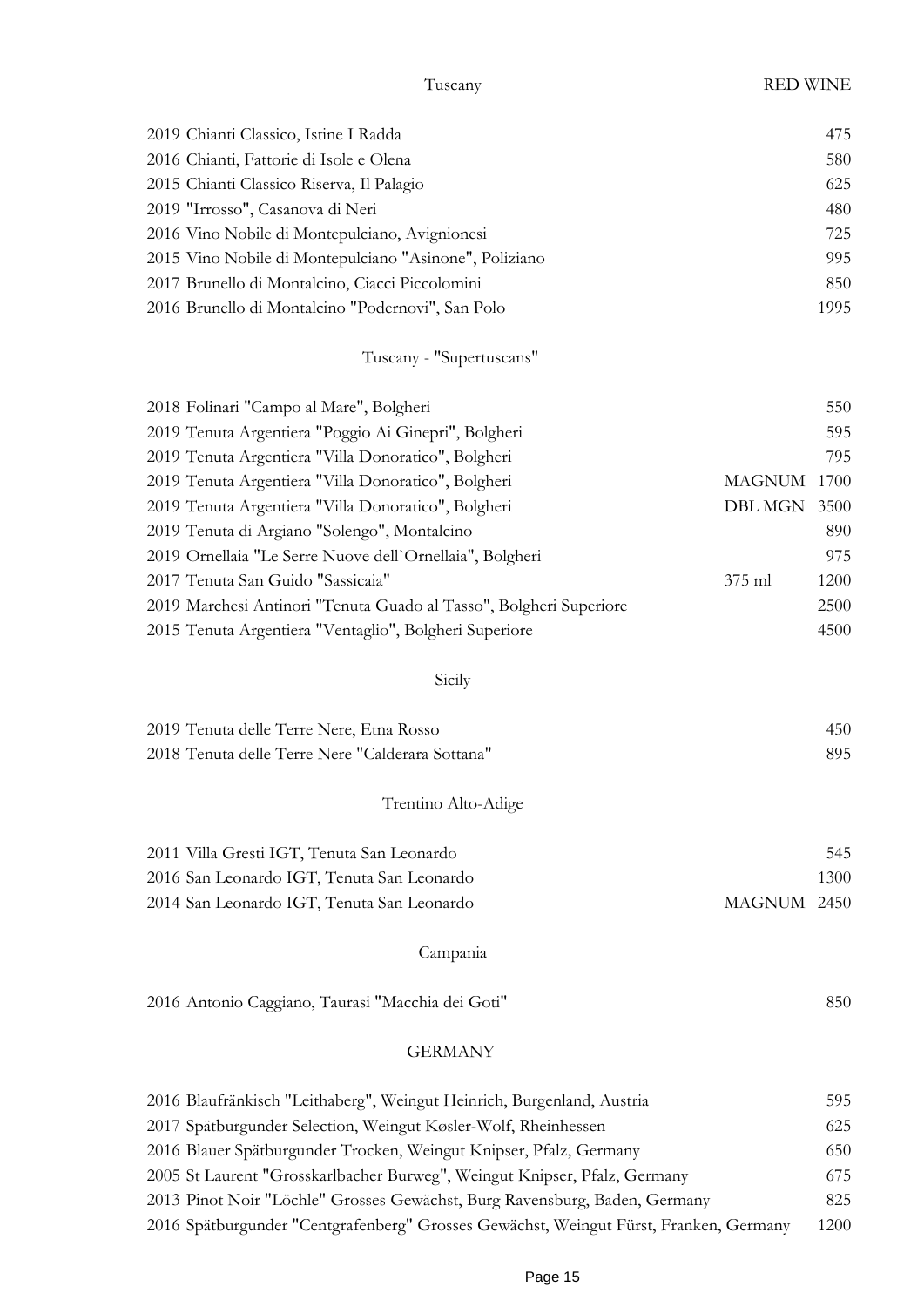#### SPAIN

| 2020 Comando G "La Bruja de Rozas", Viños de Madrid            |        | 550 |
|----------------------------------------------------------------|--------|-----|
| 2019 Comando G "1er", Viños de Madrid                          |        | 895 |
| 2018 Valdecuevas "Álium", Castilla y Leon                      |        | 525 |
| 2016 Cims de Porrera "Vi de Vila", Carinyena/Garnatxa, Priorat |        | 675 |
| 2018 Bodegas An Negra "AN/2", Mallorca                         |        | 625 |
| 2018 Bodegas An Negra "An Negra", Mallorca                     |        | 995 |
| 2016 Bodega Luna Beberide "ART", Bierzo                        |        | 575 |
| 2016 Bodega Teso la Monja "Victorino", Toro                    |        | 950 |
| 2016 Domaines Lupier "El Terroir", Navarra                     | MAGNUM | 995 |
|                                                                |        |     |

# Rioja

| 2019 Alegre Vagañon                                | 425  |
|----------------------------------------------------|------|
| 2016 Marques de Murrieta, Reserva                  | 595  |
| 2016 Luis Cañas "Seleccion de la Familia", Reserva | 695  |
| 2014 Luis Cañas, Gran Reserva                      | 750  |
| 2015 Macán (Rothschild & Vega Sicilia)             | 1250 |

### Ribera Del Duero

| 2019 Bodegas Naluar & Acediano "Naluar"               | 550  |
|-------------------------------------------------------|------|
| 2013 Bodegas Resalte de Penafiel Reserva "Peña Roble" | 595  |
| 2018 Bodegas Naluar & Acediano Reserva                | 825  |
| 2009 Bodegas Resalte de Penafiel Reserva              | 895  |
|                                                       |      |
| $2015$ Alion                                          | 1300 |
| 2016 Vega Sicilia "Valbuena"                          | 1750 |
| 2015 Vega Sicilia "Valbuena"                          | 1750 |
| 2008 Vega Sicilia "Unico"                             | 3900 |
| 2004 Vega Sicilia "Unico"                             | 3900 |

#### PORTUGAL

Ramos Pinto Reserva "Duas Quintas" 795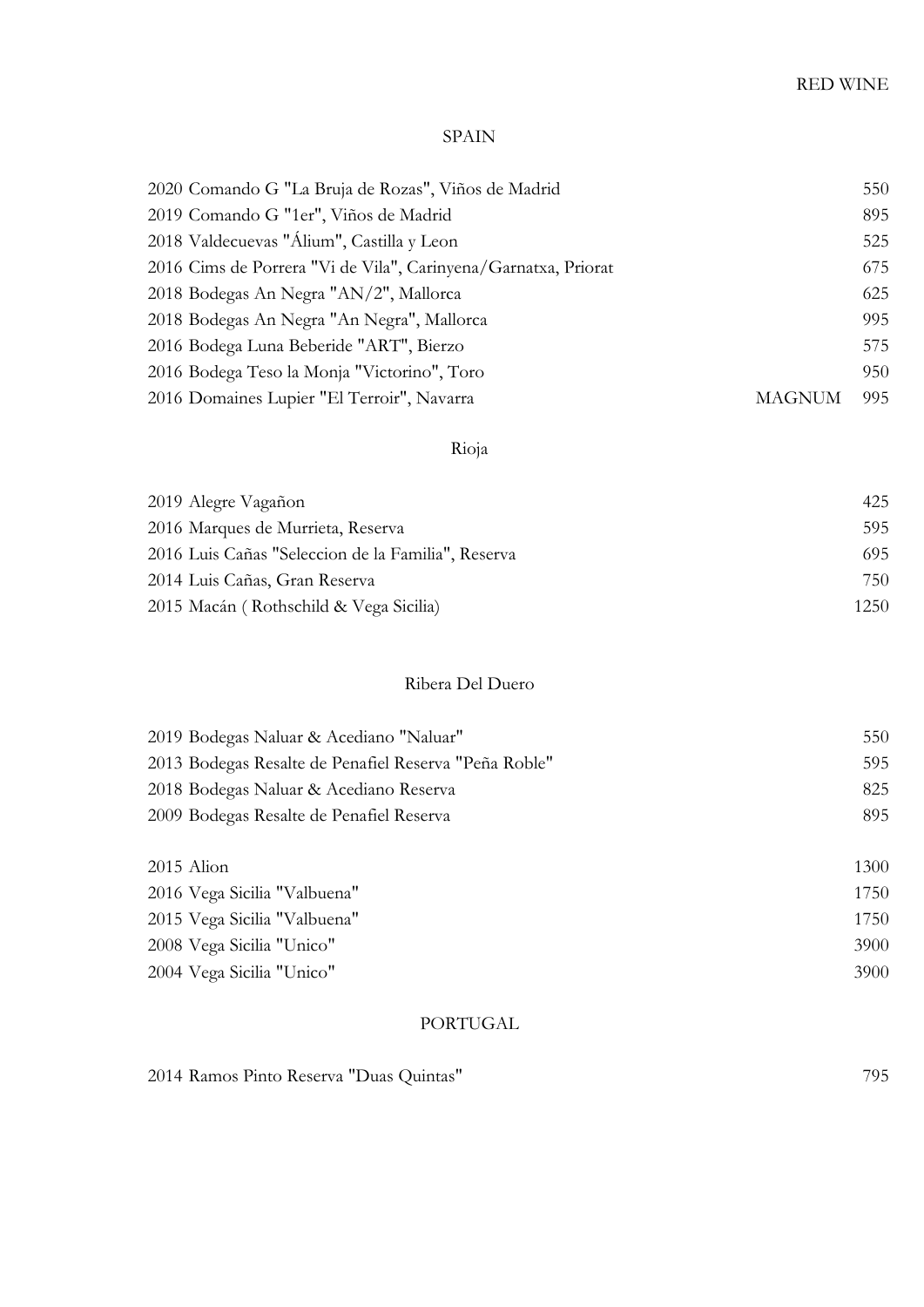## BORDEAUX

| 2018 Château Lamothe-Cissac, Haut-Médoc           | 395                  |
|---------------------------------------------------|----------------------|
| 2016 Château Lamothe-Cissac, Haut-Médoc           | 950<br><b>MAGNUM</b> |
| 2011 Domaine de Cambes, Côtes de Bourg            | 795                  |
| 2012 Château Roc de Cambes, Côtes de Bourg        | 995                  |
| 2015 Château La Lagune, 3. Cru Classé, Haut-Medoc | 1500                 |
| 2010 Château La Lagune, 3. Cru Classé, Haut-Medoc | 1600                 |

# Saint - Estèphe

| 2012 Château Tronquoy - Lalande |                            | 725  |
|---------------------------------|----------------------------|------|
| 2012 Château Meyeney            |                            | 995  |
| 2016 La Dame de Montrose,       | 2. Vin du Château Montrose | 1150 |

# Pauillac

| 2016 Les Tourelles de Pichon,                                      | 2. Vin du Pichon-Longueville Baron | 995   |
|--------------------------------------------------------------------|------------------------------------|-------|
| 2014 Château Pedesclaux, 5. Cru Classé                             |                                    | 1100  |
| 2012 Château Lynch Bages, 5. Cru Classé                            |                                    | 2450  |
| 1996 Château Mouton Rothschild, 1. Cru Classé                      |                                    | 10000 |
| 2015 Château Pichon-Longueville-Comtesse de Lalande, 2. Cru Classé |                                    | 4000  |
| 2008 Château Pichon-Longueville-Comtesse de Lalande, 2. Cru Classé |                                    | 4000  |
| 2008 Les Forts de Latour,                                          | 2. Vin du Château Latour           | 4500  |
| 2004 Château Latour, 1. Cru Classé                                 |                                    | 9500  |
| 1970 Château Latour, 1. Cru Classé                                 |                                    | 10000 |

# Saint - Julien

| 2016 Sarget de Gruaud,                             | 2. Vin du Château Gruaud Larose      | 900  |
|----------------------------------------------------|--------------------------------------|------|
| 2014 Pavillion de Léoville Poyferré,               | 2. Vin du Château Léoville Poyferré  | 950  |
| 2016 Clos de Marquis,                              | 2. Vin du Château Léoville Las Cases | 1100 |
| 2015 Château Branaire Ducru, 4. Cru Classé         |                                      | 1500 |
| 2016 Château Talbot, 4. Cru Classé                 |                                      | 1750 |
| 2016 Château Gruaud Larose, 2. Cru Classé          |                                      | 2200 |
| 2010 Château Léoville - Las - Cases, 2. Cru Classé |                                      | 5000 |
| 1979 Château Léoville - Las - Cases, 2. Cru Classé |                                      | 5000 |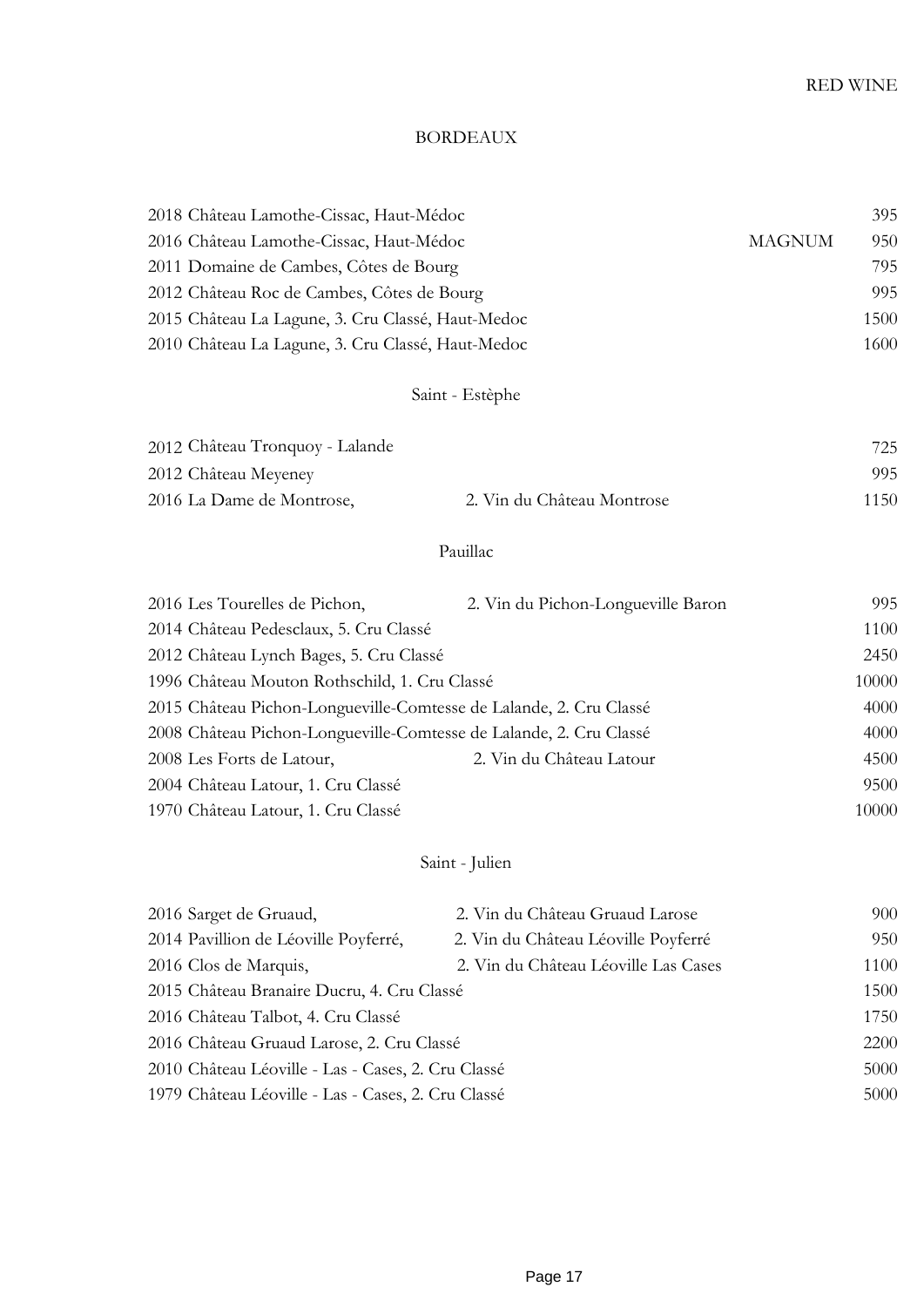# Margaux

| 2016 Reserve d'Angludet              |                          | 895   |
|--------------------------------------|--------------------------|-------|
| 2015 Château Ferrière, 3. Cru Classé |                          | 1250  |
| 2014 Alter Ego de Palmer,            | 2. Vin du Château Palmer | 1500  |
| 2010 Château Palmer, 3. Cru Classé   |                          | 5000  |
| 2008 Château Palmer, 3. Cru Classé   |                          | 3000  |
| 2006 Château Palmer, 3. Cru Classé   |                          | 3000  |
| 1971 Château Palmer, 3. Cru Classé   |                          | 5000  |
| 2006 Château Margaux, 1. Cru Classé  |                          | 10000 |

# Graves - Pessac Leognan

| 2012 Château Larrivet Haut Brion       | 895   |
|----------------------------------------|-------|
| 2012 Domaine de Chevalier, Cru Classé  | 1650. |
| 2008 Domaine de Chevalier, Cru Classé  | 1450  |
| 1995 Château Haut Brion, 1. Cru Classé | 10000 |

## Pomerol

| 2018 Château Lafleur-Gazin          | 995  |
|-------------------------------------|------|
| 2017 Château La Conseillante        | 1800 |
| -2007 Château La Conseillante       | 1950 |
| -2008. Château Vieux Château Certan | 2950 |

## Saint-Emilion

| 2015 Château Fonroque, Grand Cru Classé            |                              |                | 795  |
|----------------------------------------------------|------------------------------|----------------|------|
| 2015 Dame de Gaffelière Grand Cru Classé,          | 2. Vin du Château Gaffelière |                | 895  |
| 2010 Château Vieux Taillefer, Grand Cru            |                              | <b>MAGNUM</b>  | 2500 |
| 2010 Château Vieux Taillefer, Grand Cru            |                              | <b>DBL MGN</b> | 5000 |
| 2012 Château Tertre Roteboeuf                      |                              |                | 3000 |
| 2014 Château Canon, 1. Grand Cru Classé            |                              |                | 1750 |
| 1970 Château Cheval Blanc, 1. Grand Cru Classé "A" |                              |                | 9000 |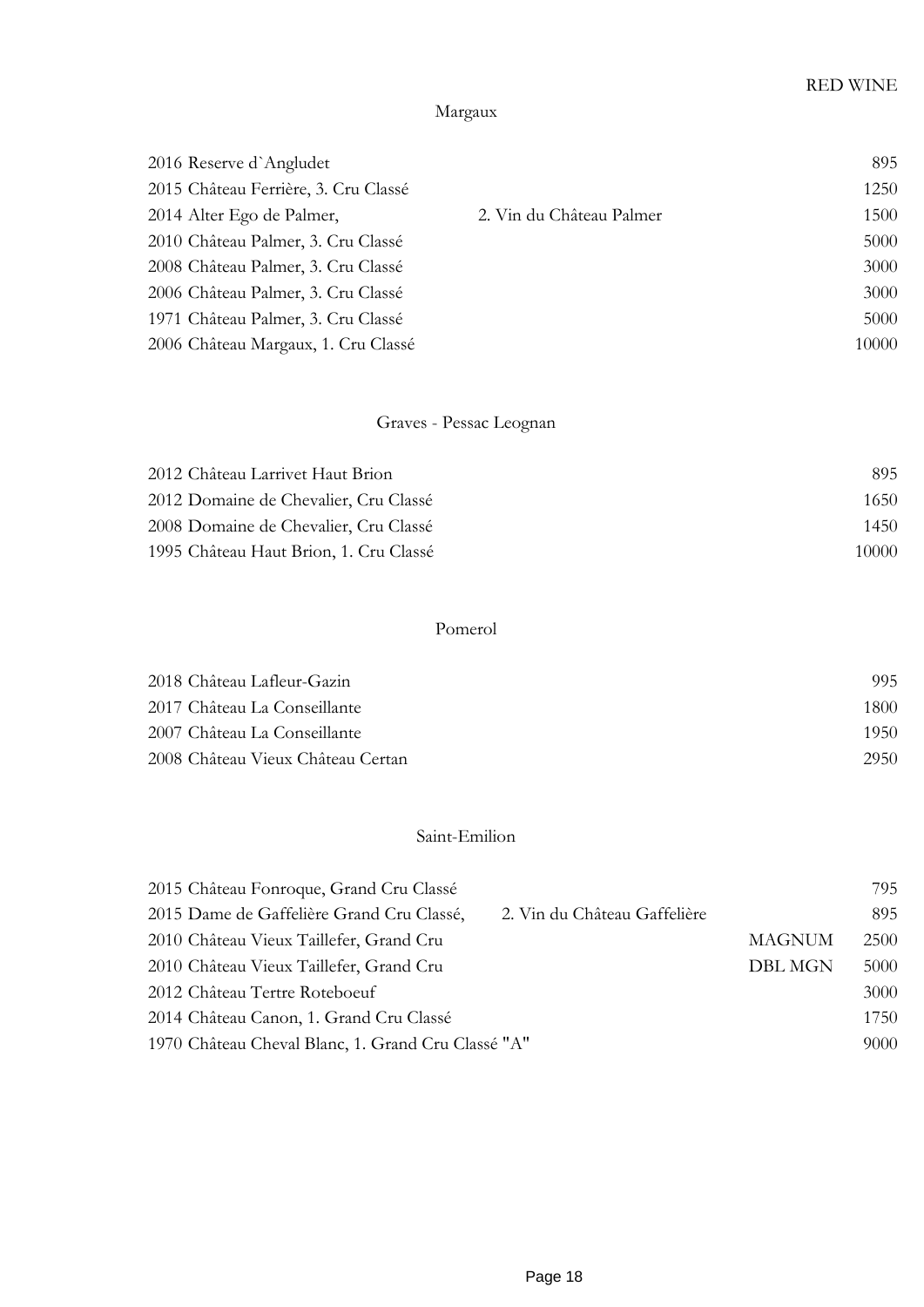| <b>BURGUNDY</b>                                                                | <b>RED WINE</b> |
|--------------------------------------------------------------------------------|-----------------|
| 2018 Bourgogne Epineuil, Domaine Céline Côté                                   | 495             |
| Côte de Nuits-Villages                                                         |                 |
| 2018 Hautes Côte de Nuits "Cuvée Maëlie", Domaine Jean Tardy                   | 695             |
| 2020 Hautes Côte de Nuits, Domaine Pierre Naigeon                              | 745             |
| 2017 Côte de Nuits-Villages Comblanchien "Les Retraits", Thomas Dam            | 775             |
| 2017 Côte de Nuits-Villages Comblanchien "Les Retraits", Jérôme Galeyrand      | 1200            |
| Gevrey Chambertin                                                              |                 |
| 2019 Gevrey Chambertin "Vielles Vignes", Domaine Faiveley                      | 995             |
| 2018 Gevrey Chambertin, Mark Haisma                                            | 1175            |
| 2017 Gevrey Chambertin "La Justice", Jérôme Galeyrand                          | 1200            |
| 2019 Gevrey Chambertin "Vielles Vignes", Domaine Marc Roy                      | 1600            |
| Morey Saint Denis                                                              |                 |
| 2013 Morey Saint Denis, Domaine Beaumont                                       | 800             |
| 2018 Morey Saint Denis, Domaine Pierre Amiot                                   | 995             |
| 2019 Morey Saint Denis 1. Cru "Genavrières", Lucien le Moine                   | 1600            |
| Chambolle Musigny                                                              |                 |
| 2016 Chambolle Musigny "les Athets", Domaine Pierre Naigeon                    | 1400            |
| 2019 Chambolle-Musigny 1. Cru "Les Sentiers", Lucien le Moine                  | 2500            |
| Vougeot                                                                        |                 |
| 2019 Vougeot 1. Cru "Petits Vougeot", Lucien le Moine                          | 2750            |
| Vosne Romanée                                                                  |                 |
| 2017 Vosne Romanée, Faiveley                                                   | 1200            |
| 2018 Vosne Romanée, Georges Noëllat                                            | 2250            |
|                                                                                |                 |
| Nuits St Georges                                                               |                 |
| 2018 Nuits St Georges 1. Cru "Bas de Combe" Vielles Vignes, Domaine Jean Tardy | 1300            |
| 2016 Nuits St Georges 1. Cru "Les Pruliers", Faiveley                          | 1400            |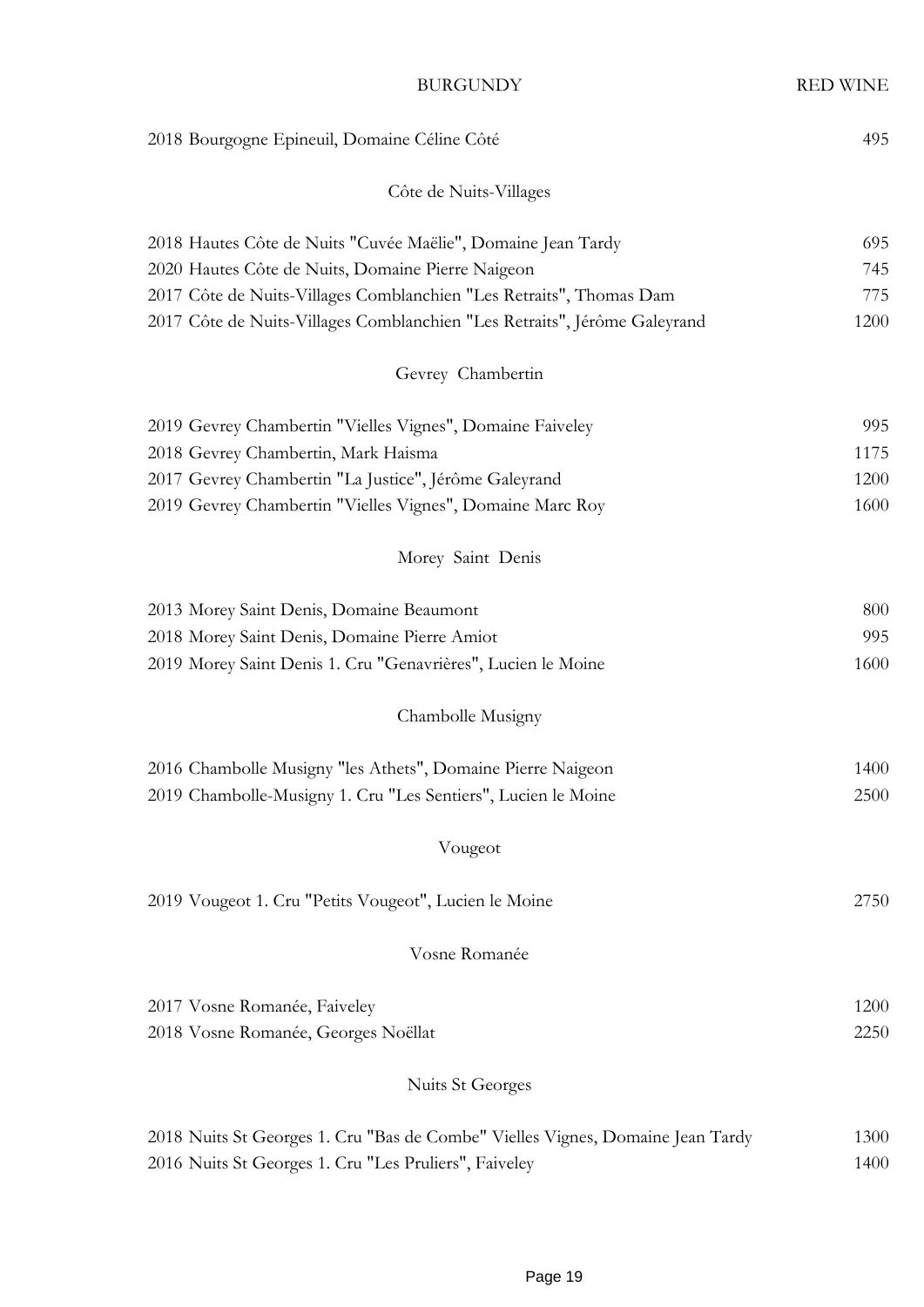| 2019 Auxey-Duresses, Domaine Fabian Coche                              | 795  |
|------------------------------------------------------------------------|------|
| 2016 Beaune 1. Cru "Clos de l'Ecu", Faiveley                           | 825  |
| 2018 Chassagne-Montrachet, Domaine Sylvain Morey                       | 875  |
| 2019 Savigny-les-Beaune, Lou Dumont                                    | 925  |
| 2020 Santenay 1. Cru "Les Grandes Lignes", Domaine Arnaud Baillot      | 995  |
| 2017 Pernand Vergelesses 1. Cru "les Fichots", Domaine Aurelie Berthod | 1150 |
| 2014 Volnay 1. Cru "Clos des 60 Ouvrees", Domaine de la Pousse d'Or    | 1600 |
| 2017 Corton Grand Cru "Clos des Cortons-Faiveley", Domaine Faiveley    | 1995 |
| 2014 Corton Grand Cru "Clos des Cortons-Faiveley", Domaine Faiveley    | 1995 |
|                                                                        |      |

# Rhône, Provence & Languedoc-Roussillon

| 2017 Côtes-du-Rhône Villages Signargues "Sy", Cave d'Estezargues |               | 450  |
|------------------------------------------------------------------|---------------|------|
| 2019 Côte-Rôtie, Pierre Gaillard                                 |               | 995  |
| 2018 Côte-Rôtie "Bassenon", Yves Cuilleron                       |               | 1150 |
| 2020 Cornas, "60 Granit" Vieilles Vignes, Domaine Vincent Paris  |               | 845  |
| 2019 Cornas, "60 Granit" Vieilles Vignes, Domaine Vincent Paris  |               | 750  |
| 2018 Cornas, "Chaban" Thomas Dam                                 | <b>MAGNUM</b> | 2100 |
| 2018 Cornas, "Chaban" Thomas Dam                                 |               | 995  |
| 2017 Cornas, "Chaban" Thomas Dam                                 |               | 995  |
| 2019 Saint Joseph, "Silice", Domaine Coursodon                   |               | 595  |
| 2016 Saint Joseph, "Silice", Domaine Coursodon                   | <b>MAGNUM</b> | 1300 |
| 2017 Saint Joseph, "Silice", Domaine Coursodon                   | MAGNUM 1300   |      |
| 2014 Crozes-Hermitage, Alain Graillot                            |               | 695  |
| 2018 Gigondas "Excellence", Domaine du Grapillon d'Or            |               | 695  |
| 2012 IGP de Vaucluse, Domaine Gourt de Mautens                   |               | 895  |
| 2016 IGP de Vaucluse, Domaine Gourt de Mautens                   |               | 995  |
| 2017 Châteauneuf-du-Pape "Bel Ami", Guillaume-Gonnet             |               | 675  |
| 2017 Châteauneuf-du-Pape, Domaine du Pegau                       |               | 775  |
| 2016 Châteauneuf-du-Pape, Domaine des Sénéchaux                  |               | 795  |
| 2010 Châteauneuf-du-Pape, "Arioso", Clos Souma, Lucien le Moine  |               | 2995 |
| 2015 Louis David "Mas Sainte Berthe", Les Beaux de Provence      |               | 495  |